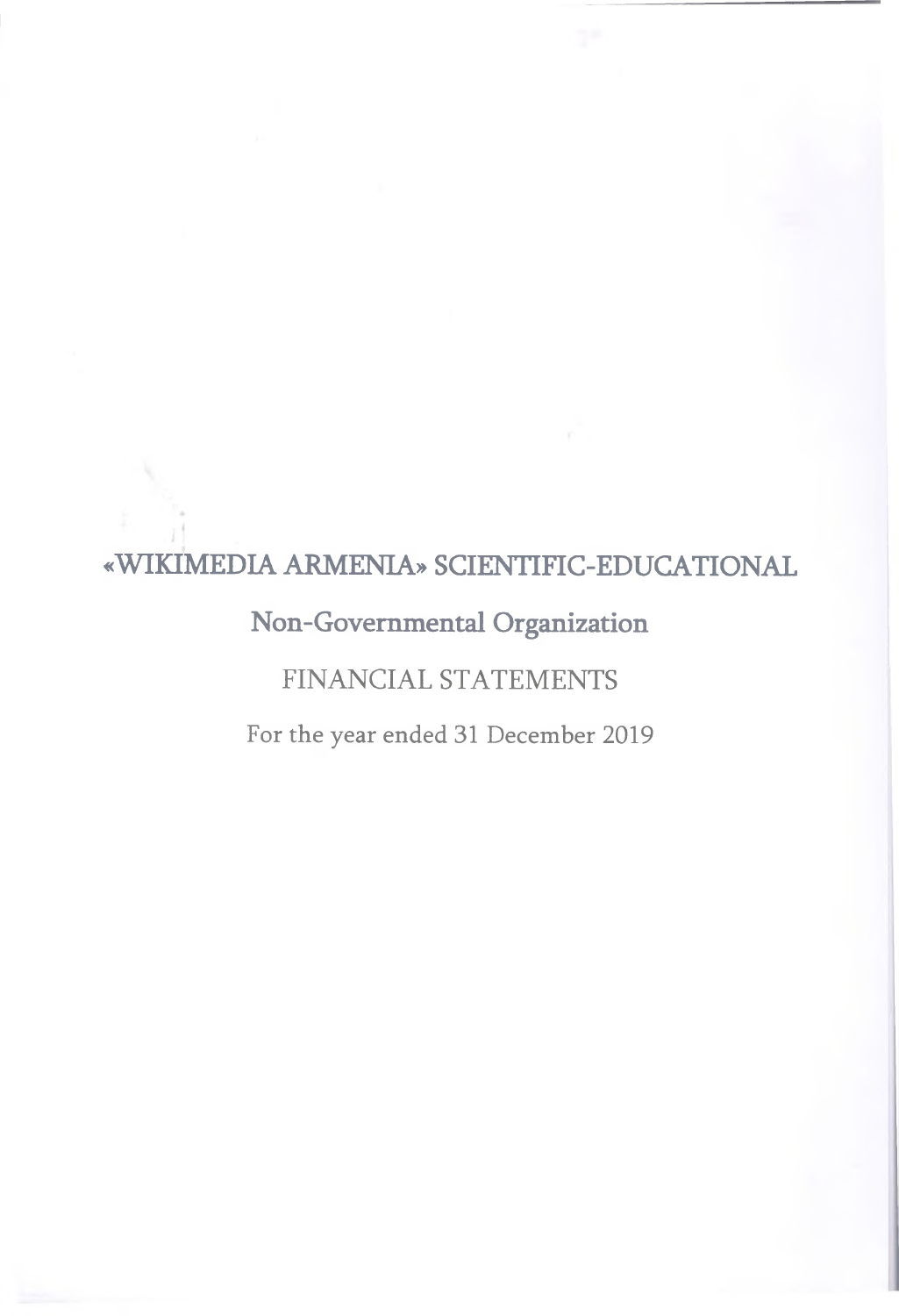



JPA INTERNATIONAL Audit Account.ng. Tax. Consultancy A Worldwide Network of Independent Fi

#### INDEPENDENT AUDITOR'S REPORT

To the Management of «Wikimedia Armenia» Scientific-Educational NGO

#### Opinion

We have audited the accompanying financial statements of «Wikimedia Armenia» Scientific-Educational Non-Governmental Organization (the «Company»), which comprise the statement of financial position as at December 31, 2019, and the statement of comprehensive income, statement of changes in net assets and statement of cash flows for the year then ended, and notes to the financial statements, including a summary of significant accounting policies.

We conducted our audit in accordance with International Standards on Auditing (ISAs). Our responsibilities under those standards are further described in the "Auditor's Responsibilities for the Audit of the Financial Statements" section of our report. We are independent of the Company in accordance with the International Ethics Standards Board for Accountants' "Code of Ethics for Professional Accountants (IESBA Code)", and we have fulfilled our other ethical responsibilities in accordance with these requirements and the IESBA Code.

In our opinion, the accompanying financial statements give a true and fair view of, the financial position of the Company as at December 31, 2019, and of its financial performance and its cash flows for the year then ended in accordance with International Financial Reporting Standards (IFRSs).

#### Basis for Opinion

We believe that the audit evidence we have obtained is sufficient and appropriate to provide a basis for our opinion.

Trust Audit CJSC | Tel ♦374(10) 516111 32<sup>1</sup> office, 8 Mr Tumanyon j Email info@trustaudfit arr 0001 Yannan, Armenia i www.thistaudtt.am 3

#### Responsibilities of Management and Those Charged with Governance for the Financial Statements

Management is responsible for the preparation and fair presentation of the financial statements in accordance with IFRSs, and for such internal control as management determines is necessary to enable the preparation of financial statements that are free from material misstatement, whether due to fraud or error.

In preparing the financial statements, management is responsible for assessing the Company's ability to continue as a going concern, disclosing, as applicable, matters related to going concern and using the going concern basis of accounting unless management either intends to liquidate the Company or to cease operations, or has no realistic alternative but to do so. Those charged with governance are responsible for overseeing the Company's financial reporting process.

#### Auditor's Responsibilities for the Audit of the Financial Statements

Our objectives are to obtain reasonable assurance about whether the financial statements as a whole are free from material misstatement, whether due to fraud or error, and to issue an auditor's report that includes our opinion. Reasonable

assurance is a high level of assurance, but is not a guarantee that an audit conducted in accordance with ISAs will always detect a material misstatement when it exists. Misstatements can arise from fraud or error and are considered material if, individually or in the aggregate, they could reasonably be expected to influence the economic decisions of users taken on the basis of these financial statements.

**Trust Audit CJSC is a member of JPA INTERNATIONAL**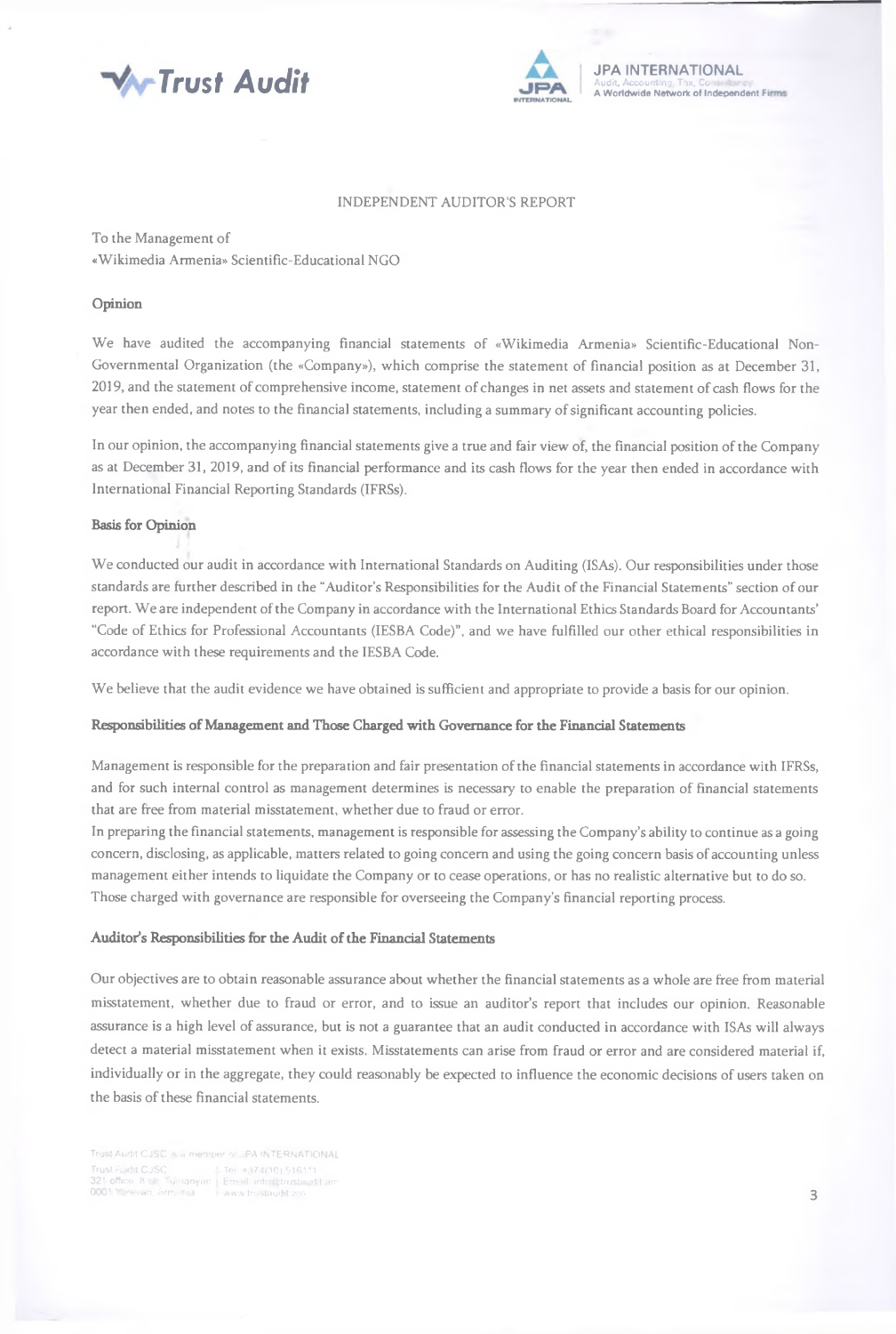As part of an audit in accordance with ISAs, we exercise professional judgment and maintain professional scepticism throughout the audit. We also:

- Identify and assess the risks of material misstatement of the financial statements, whether due to fraud or error, design and perform audit procedures responsive to those risks, and obtain audit evidence that is sufficient and appropriate to provide a basis for our opinion. The risk of not detecting a material misstatement resulting from fraud is higher than for one resulting from error, as fraud may involve collusion, forgery, intentional omissions, misrepresentations, or the override of internal control.
- Obtain an understanding of internal control relevant to the audit in order to design audit procedures that are appropriate in the circumstances, but not for the purpose of expressing an opinion on the effectiveness of the Company's internal control.
- Evaluate the appropriateness of accounting policies used and the reasonableness of accounting estimates and related disclosures made by management.
- Conclude on the appropriateness of management's use of the going concern basis of accounting and, based on the audit evidence obtained, whether a material uncertainty exists related to events or conditions that may cast significant doubt on the Company's ability to continue as a going concern. If we conclude that a material uncertainty exists, we are required to draw attention in our auditor's report to the related disclosures in the financial statements or, if such disclosures are inadequate, to modify our opinion. Our conclusions are based on the audit evidence obtained up to the date of our auditor's report. However, future events or conditions may cause the Company to cease to continue as a going concern.
- Evaluate the overall presentation, structure and content of the financial statements, including the disclosures, and whether the financial statements represent the underlying transactions and events in a manner that achieves

Tot ♦374П0)516111 Email and structure americans we find the find  $4$ 

fair presentation.

We communicate with those charged with governance regarding, among other matters, the planned scope and timing of the audit and significant audit findings, including any significant deficiencies in internal control that we identify during our audit.

We also provide those charged with governance with a statement that we have complied with relevant ethical requirements regarding independence, and to communicate with them all relationships and other matters that may reasonably be thought to bear on our independence, and where applicable, related safeguards.

From the matters communicated with those charged with governance, we determine those matters that were of most significance in the audit of the financial statements of the current period and are therefore the key audit matters. We describe these matters in our auditor's report unless law or regulation precludes public disclosure about the matter or when, in extremely rare circumstances, we determine that a matter should not be communicated in our report because the adverse consequences of doing so would reasonably be expected to outweigh the public interest benefits of such communication.

«Trust Audit» CJSC Director Наук Margaryan

3»

ан<br>См. 13

**ВЕТО Щ** 

 $\mathbb{Z}_{\sim}$   $\mathbb{C}$ 

*&*

*UJ*



ы т

 $AU^{11}$ 

റ $\circ$ ം

 $\rightarrow$   $\rightarrow$ 

February 17, 2020

Yerevan

Audit manager Armen Azizyan

Trust Audit CJSC is а member *of* JPA INTERNATIONAL

Trust Audit CJSC *3J'* office 8 st: Tumanyar 0001 Yerevan. Armenia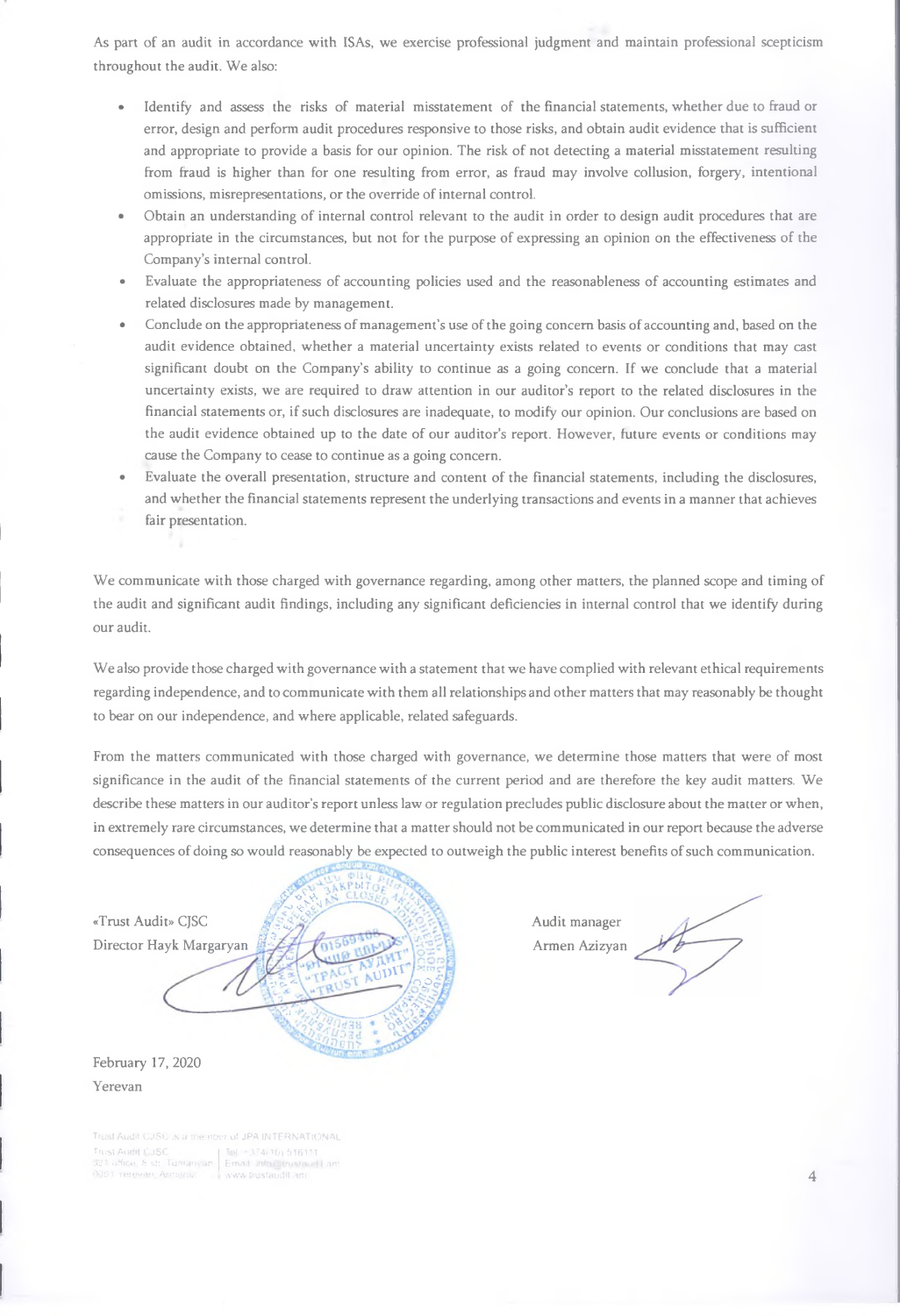Statement of financial position

For the year ended December 31, 2019

| In thousand drams             |             | As of    | As of    |
|-------------------------------|-------------|----------|----------|
|                               | <b>Note</b> | December | December |
|                               |             | 31, 2019 | 31, 2018 |
| <b>ASSETS</b>                 |             |          |          |
| Non-current assets            |             |          |          |
| Property, plant and equipment | 4           | 18,107   | 16,816   |
| Intangible assets             |             | 163      | 185      |
| Total non-current assets      |             | 18,270   | 17,001   |
| <b>Current assets</b>         |             |          |          |
| Trade and other receivables   | 5           | 3,089    | 299      |
| Cash and cash equivalents     | 6           | 17,600   | 41,934   |
| Total current assets          |             | 20,689   | 42,233   |
| TOTAL ASSETS                  |             | 38,959   | 59,234   |
| NET ASSETS AND LIABILITIES    |             |          |          |
| <b>Net Assets</b>             |             |          |          |
| <b>Accumulated results</b>    |             | 3,301    | 422      |
| <b>Total net assets</b>       |             | 3,301    | 422      |

g e

*Non -current liabilities*

| TOTAL LIABILITIES AND NET ASSETS |   | 38,959 | 59,234 |
|----------------------------------|---|--------|--------|
| Total current liabilities        |   | 17,388 | 41,811 |
| Grants related to income         |   | 15,437 | 39,113 |
| Trade and other payables         | 8 | 1.951  | 2,698  |
| <b>Current liabilities</b>       |   |        |        |
| Total non-currents liabilities   |   | 18,270 | 17,001 |
| Grants related to assets         |   | 18,270 | 17,001 |
| <i>INON-CULTUR DEDICIUS</i>      |   |        |        |

The financial statements were approved by February 17, 2020.



T.M

Chief Accountant Tigran Martirosyan

The Statement of Financial Position is to be read in conjunction with the notes to, and forming part of, the Financial Statements set out on pages 9 to 22.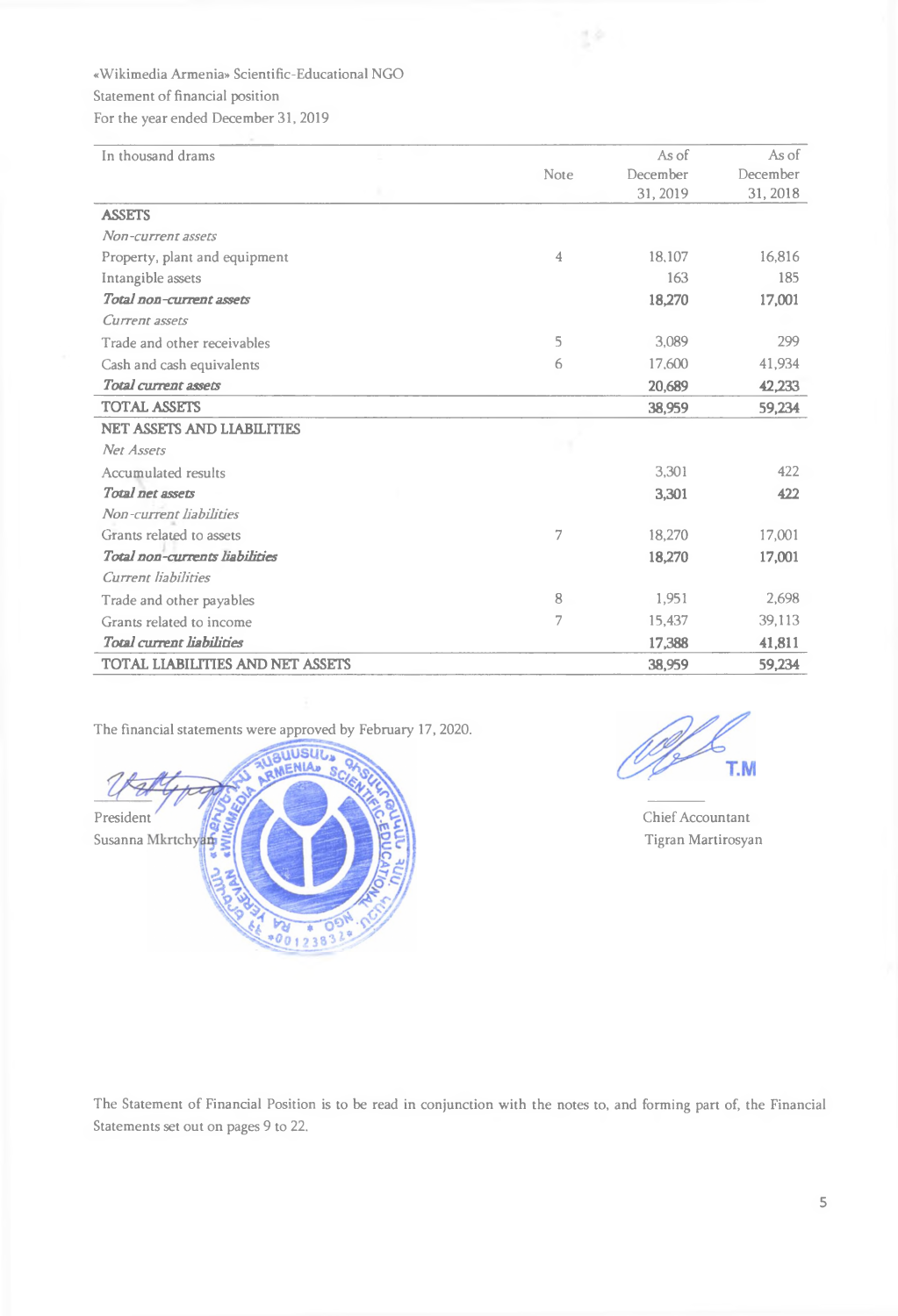Statement of comprehensive income

For the year ended December 31, 2019

| In thousand drams                            |      | Year ended                      | Year ended   |
|----------------------------------------------|------|---------------------------------|--------------|
|                                              | Note | December 31,                    | December 31, |
|                                              |      | 2019                            | 2018         |
| Revenue from services                        | 9    | $\qquad \qquad$                 | 15,359       |
| Cost of sales                                |      |                                 | (15,359)     |
| Income from grants                           | 10   | 158,975                         | 159,829      |
| Income from donations                        | 11   | 13,933                          | 2,838        |
| <b>Grant expenses</b>                        | 12   | (168, 598)                      | (161,906)    |
| Administrative expenses                      |      | (36)                            | (335)        |
| Other operating income                       |      |                                 | 10           |
| Other operating expenses                     |      | (455)                           | (415)        |
| Profit from operating activities             |      | 3,819                           | 21           |
| Foreign currency exchange gain / (loss), net | 13   | (940)                           | 244          |
| Profit before income tax                     |      | 2,879                           | 265          |
| Income tax expense                           |      | $\hspace{0.1mm}-\hspace{0.1mm}$ |              |
| Profit before income tax                     |      | 2,879                           | 265          |
|                                              |      |                                 |              |

*Other comprehensive income*

Q. . .

|     | Other comprehensive income for the year, net of income |       |     |
|-----|--------------------------------------------------------|-------|-----|
| tax |                                                        |       |     |
|     | Total comprehensive income for the year                | 2,879 | 265 |

The statement comprehensive income is to be read in conjunction with the notes to, and forming part of, the Financial Statements set out on pages 9 to 22.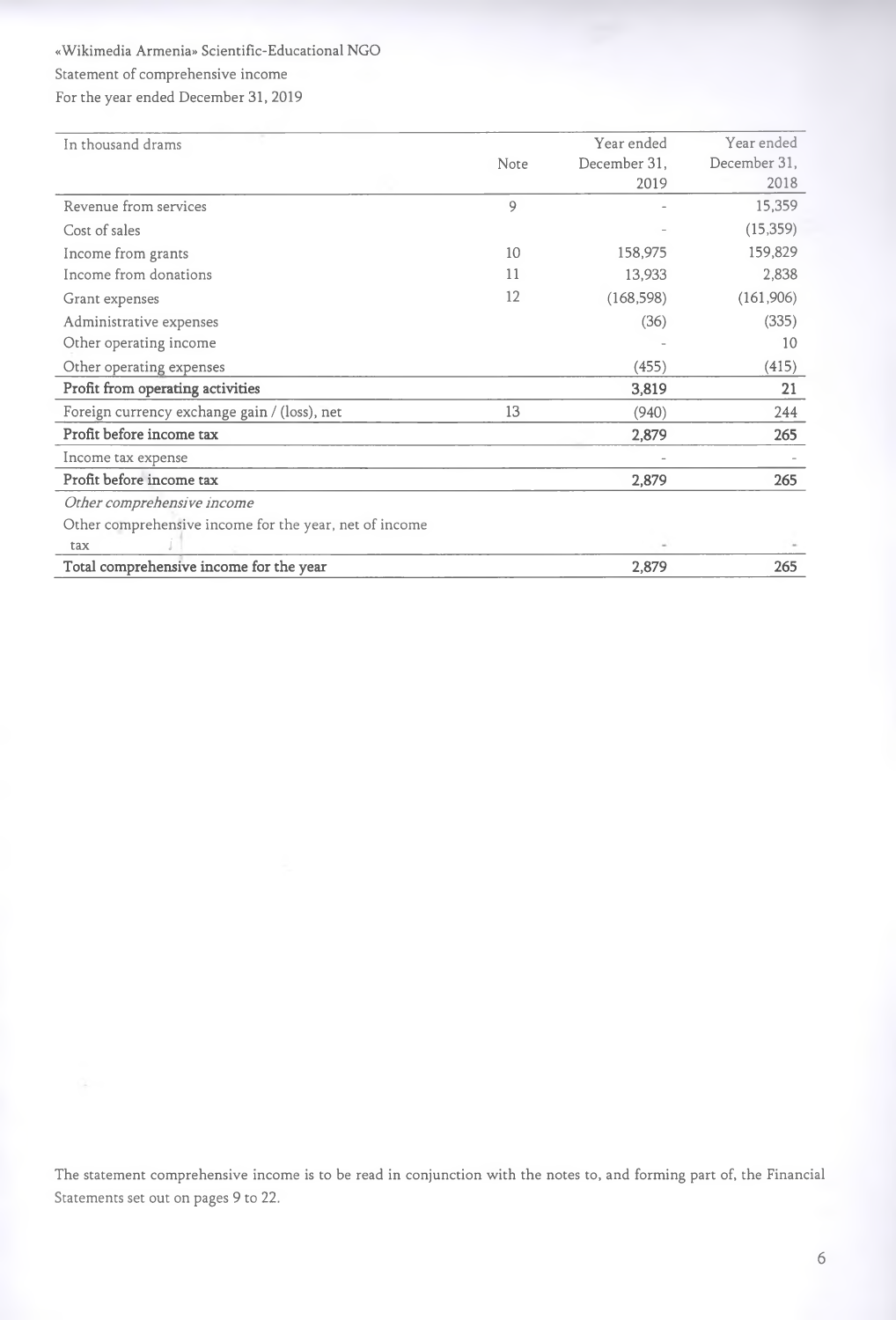Statement of changes in net assets

For the year ended December 31, 2019

| In thousand drams                       | Accumulated |       |  |
|-----------------------------------------|-------------|-------|--|
|                                         | results     | Total |  |
| As of 1 January 2018                    | 157         | 157   |  |
| Profit for the year                     | 265         | 265   |  |
| Other comprehensive income              |             |       |  |
| Total comprehensive income for the year | 265         | 265   |  |
| As of 31 December 2018                  | 422         | 422   |  |
| Profit for the year                     | 2,879       | 2,879 |  |
| Other comprehensive income              |             |       |  |
| Total comprehensive income for the year | 2,879       | 2,879 |  |
| As of 31 December 2019                  | 3,301       | 3,301 |  |



 $\sim 0.1$ 

The statement of changes in net assets is to be read in conjunction with the notes to, and forming part of, the Financial Statements set out on pages 9 to 22.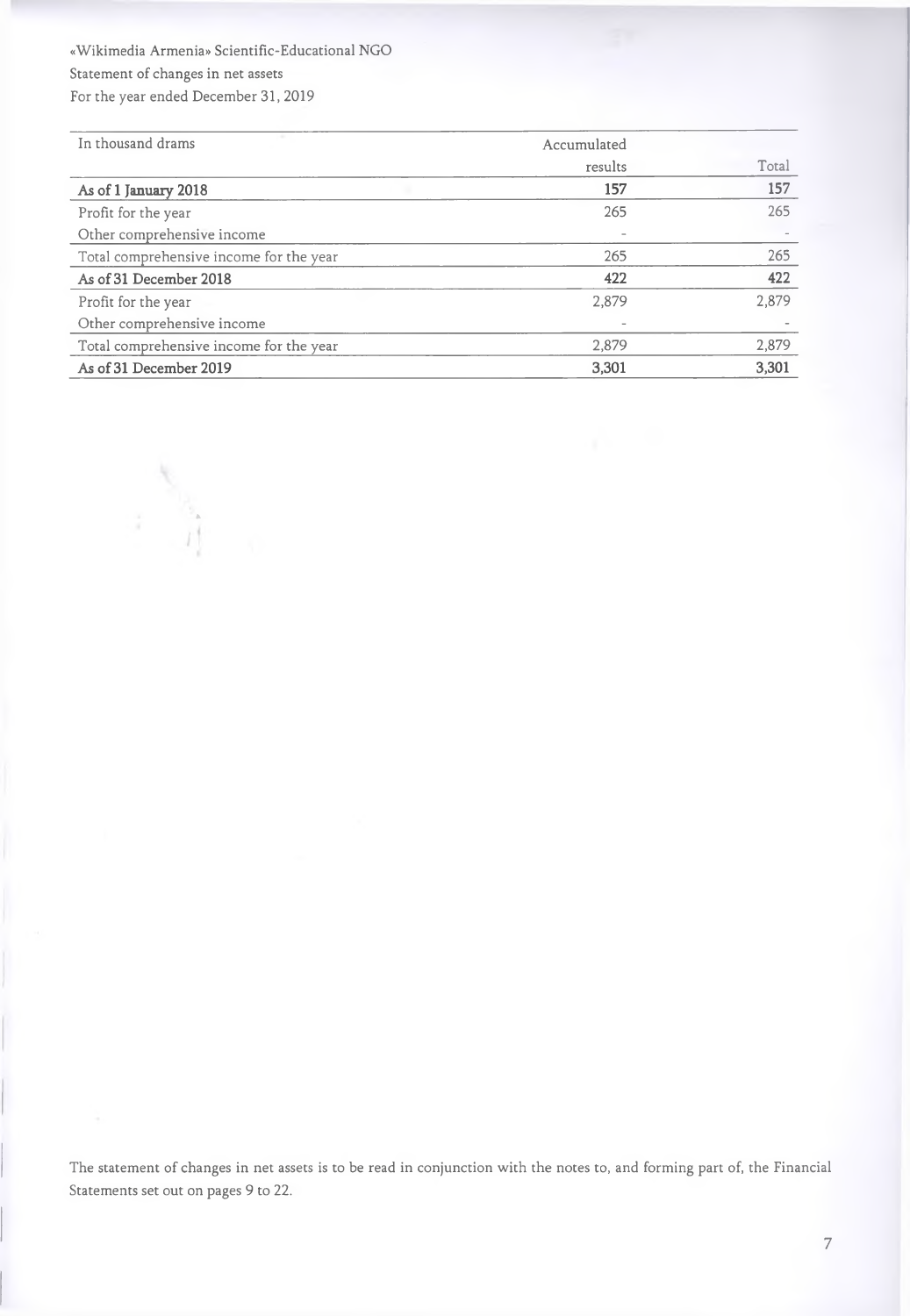Statement of cash flows

For the year ended December 31, 2019

| In thousand drams                           | Year ended   | Year ended   |
|---------------------------------------------|--------------|--------------|
|                                             | December 31, | December 31, |
|                                             | 2019         | 2018         |
| <b>Cash flows from operating activities</b> |              |              |
| Donations received                          | 13,933       | 2,838        |
| Grants received                             | 135,425      | 173,130      |
| Cash inflow from services                   |              | 15,390       |
| Repayment of provided cash on hand          | 596          | 735          |
| Return of incorrectly charged fund          |              | 12,150       |
| Returns of grant                            | (779)        |              |
| Cash paid to employees                      | (66, 571)    | (64, 922)    |
| Cash paid to suppliers                      | (94, 253)    | (108, 899)   |
| Provided cash on hand                       | (5, 382)     | (6,205)      |
| Payments to the State budget                | (34)         | (5,165)      |
| Other operating payments                    | (455)        | (414)        |
| Net cash flows from operating activities    | (17,520)     | 18,638       |
|                                             |              |              |

The statement of cash flows is to be read in conjunction with the notes to, and forming part of, the Financial Statements set out on pages 9 to 22.

*Cash flows from investing activities*

| Acquisition of property, plant and equipment           | (5, 874)  | (10, 824) |
|--------------------------------------------------------|-----------|-----------|
| Net cash flows from investing activities               | (5,874)   | (10, 824) |
| Cash flows from financing activities                   |           |           |
|                                                        |           |           |
| Net cash flows from financing activities               |           |           |
| Net cash flows of cash and cash equivalents            | (23, 394) | 7,814     |
| Cash and cash equivalents at the beginning of the year | 41,934    | 33,876    |
| Foreign exchange effect on cash                        | (940)     | 244       |
| Cash and cash equivalents at the end of the year       | 17,600    | 41,934    |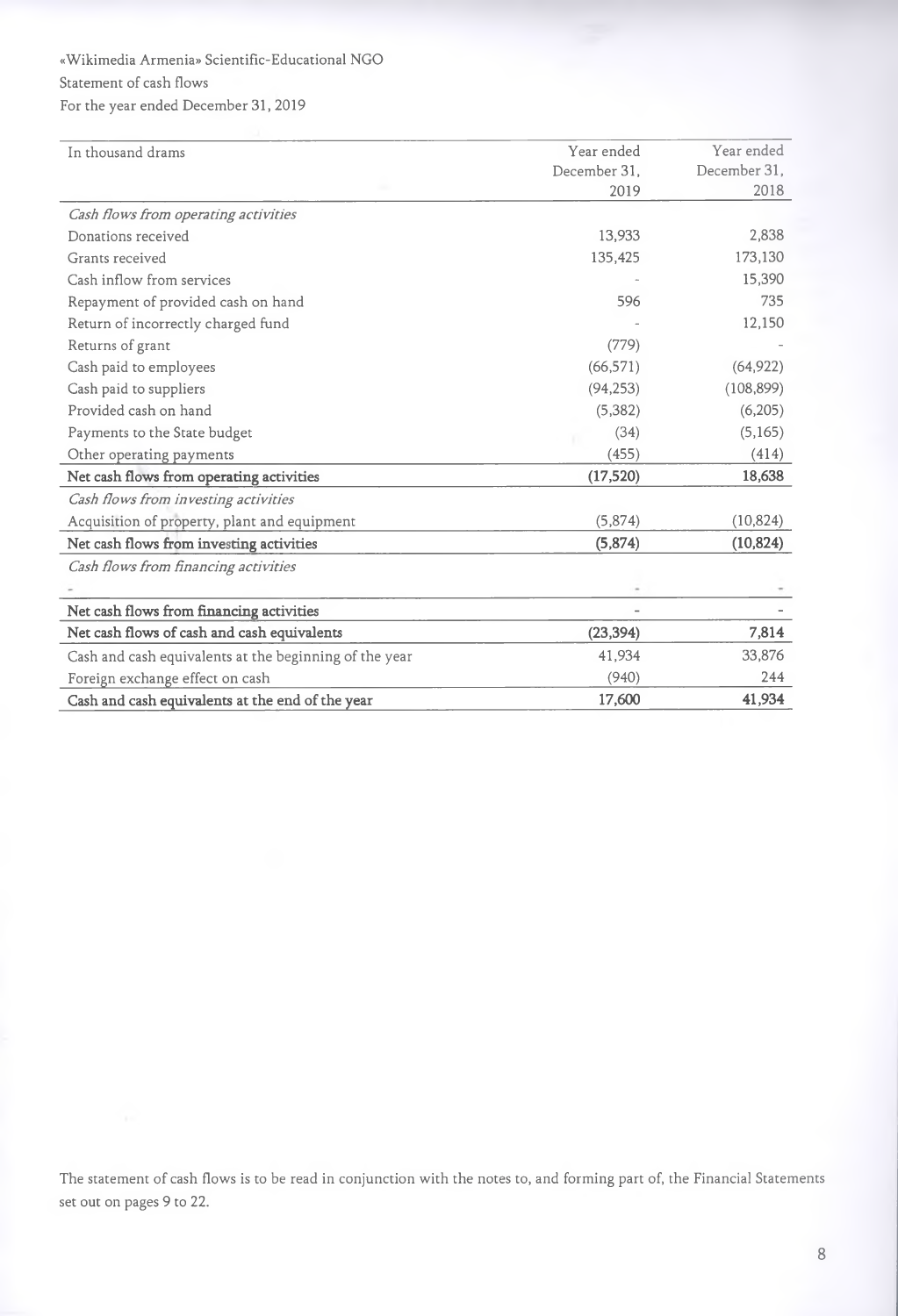Statement of cash flows

For the year ended December 31, 2019

| In thousand drams                           | Year ended   | Year ended   |
|---------------------------------------------|--------------|--------------|
|                                             | December 31, | December 31, |
|                                             | 2019         | 2018         |
| <b>Cash flows from operating activities</b> |              |              |
| Donations received                          | 13,933       | 2,838        |
| Grants received                             | 135,425      | 173,130      |
| Cash inflow from services                   |              | 15,390       |
| Repayment of provided cash on hand          | 596          | 735          |
| Return of incorrectly charged fund          |              | 12,150       |
| Returns of grant                            | (779)        |              |
| Cash paid to employees                      | (66, 571)    | (64, 922)    |
| Cash paid to suppliers                      | (94, 253)    | (108, 899)   |
| Provided cash on hand                       | (5,382)      | (6,205)      |
| Payments to the State budget                | (34)         | (5,165)      |
| Other operating payments                    | (455)        | (414)        |
| Net cash flows from operating activities    | (17,520)     | 18,638       |
|                                             |              |              |

*Cash flows from investing activities*

| Acquisition of property, plant and equipment           | (5,874)   | (10, 824) |
|--------------------------------------------------------|-----------|-----------|
| Net cash flows from investing activities               | (5,874)   | (10, 824) |
| Cash flows from financing activities                   |           |           |
|                                                        |           |           |
| Net cash flows from financing activities               |           |           |
| Net cash flows of cash and cash equivalents            | (23, 394) | 7,814     |
| Cash and cash equivalents at the beginning of the year | 41,934    | 33,876    |
| Foreign exchange effect on cash                        | (940)     | 244       |
| Cash and cash equivalents at the end of the year       | 17,600    | 41,934    |

The statement of cash flows is to be read in conjunction with the notes to, and forming part of, the Financial Statements set out on pages 9 to 22.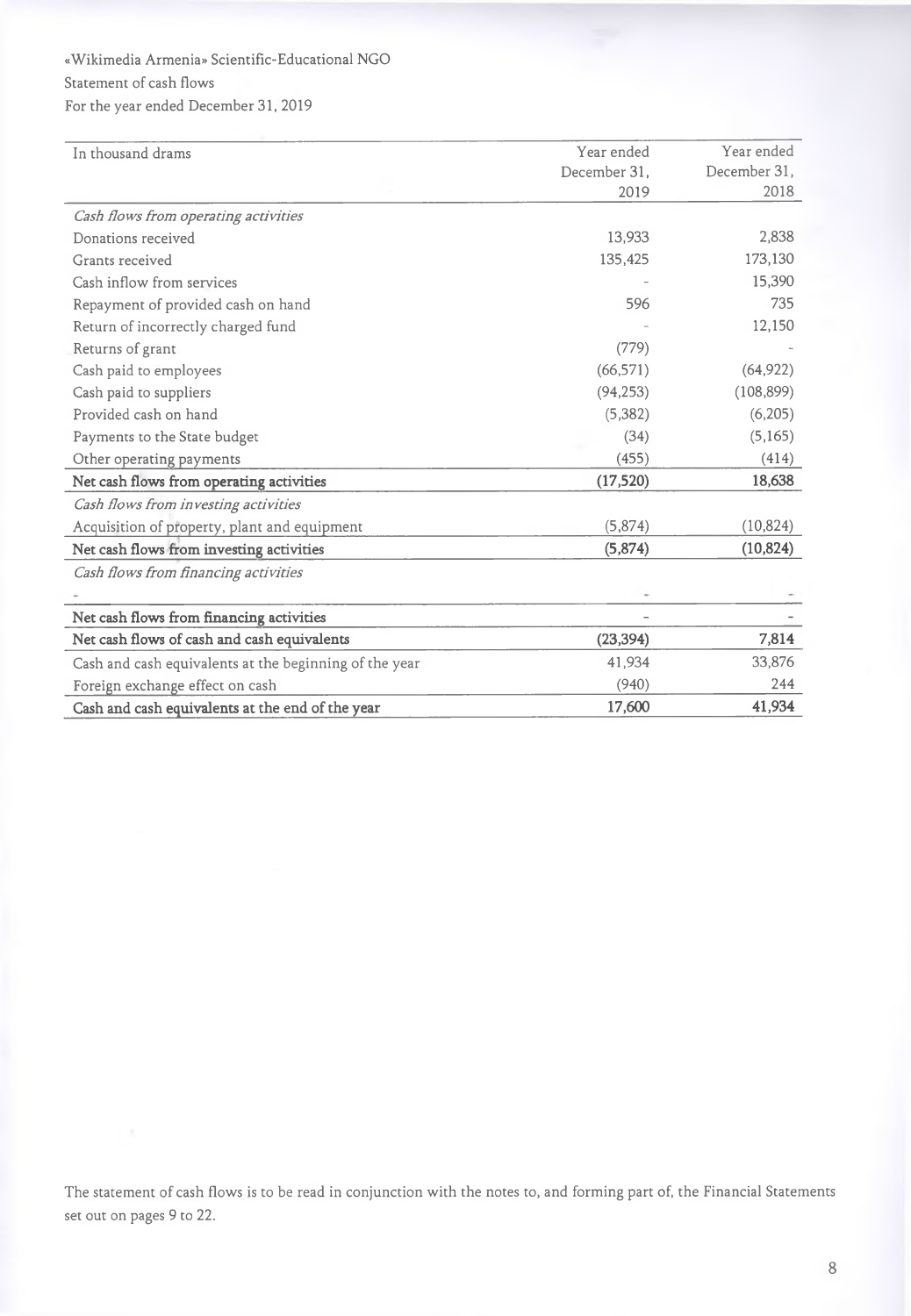# 1. Nature of operations and general information

«Wikimedia Armenia» Scientific-Educational NGO was registered on 14 May, 2013 by the Central body of the Ministry of Justice of RA (Registration Number 211.171.767514, Certificate 03U917514, tax code 00123832).

«Wikimedia Armenia» does not operate for the profit. In the Organization individuals are teamed up on the basis of their interests in the order of community, established by law, to meet their non-religious, spiritual and material needs, to protect their own and others' rights and interests of society, to promote tangible and intangible support for individual Organizations, and to realize the goals of other socially useful activities. The Organization works according to the Constitution of RA, to the legislation of RA, on the basis of other normative acts, international agreements of RA. The principles of the Organization are voluntary membership, equality of members, self-management, collegiality and transparency. The Organization does not pursue political goals and is not adjacent to any political wing. The Organization operates throughout the territory of Armenia and in foreign countries in accordance with the laws of these countries.

The Organization's goal is to support:

- knowledge and education in Armenia by creating and distributing free content
- ensuring equal access to knowledge
- support the acquisition of free server content and distribution especially through various projects of Wikimedia
- Foundation
- discuss and research free content in social, cultural and practical aspects
- higher goals aimed at volunteer work
- the wiki-technology, implementation and distribution in Armenia
- to organize the Wiki-conference
- Wiki-introduction of innovative technologies in education.

The average number of employees of the Organization during 2019 was 10 employees (2018: 10 employees).

# 2. Basis of preparation

# 2.1 Statement of compliance

The financial statements of the Company have been prepared in accordance with International Financial Reporting Standards ("IFRS") as developed and published by the International Accounting Standards Board (IASB), and Interpretations issued by the International Financial Reporting Interpretations Committee ("IFRIC").

# 2.2 Basis of measurement

The financial statements have been prepared on the historical cost basis.

# 2.3 Functional and presentation currency

The national currency of RA is the Armenian Dram (AMD), which is the Company's functional and presentation currency. All financial information presented in AMD has been rounded to the nearest thousand.

#### 2.4 Going concern

A company shall prepare financial statements on a going concern basis unless management either intends to liquidate the entity or to cease trading, or has no realistic alternative but to do so.

«Wikimedia Armenia» Scientific-Educational NGO Notes to the financial statements for the year ended December 31, 2019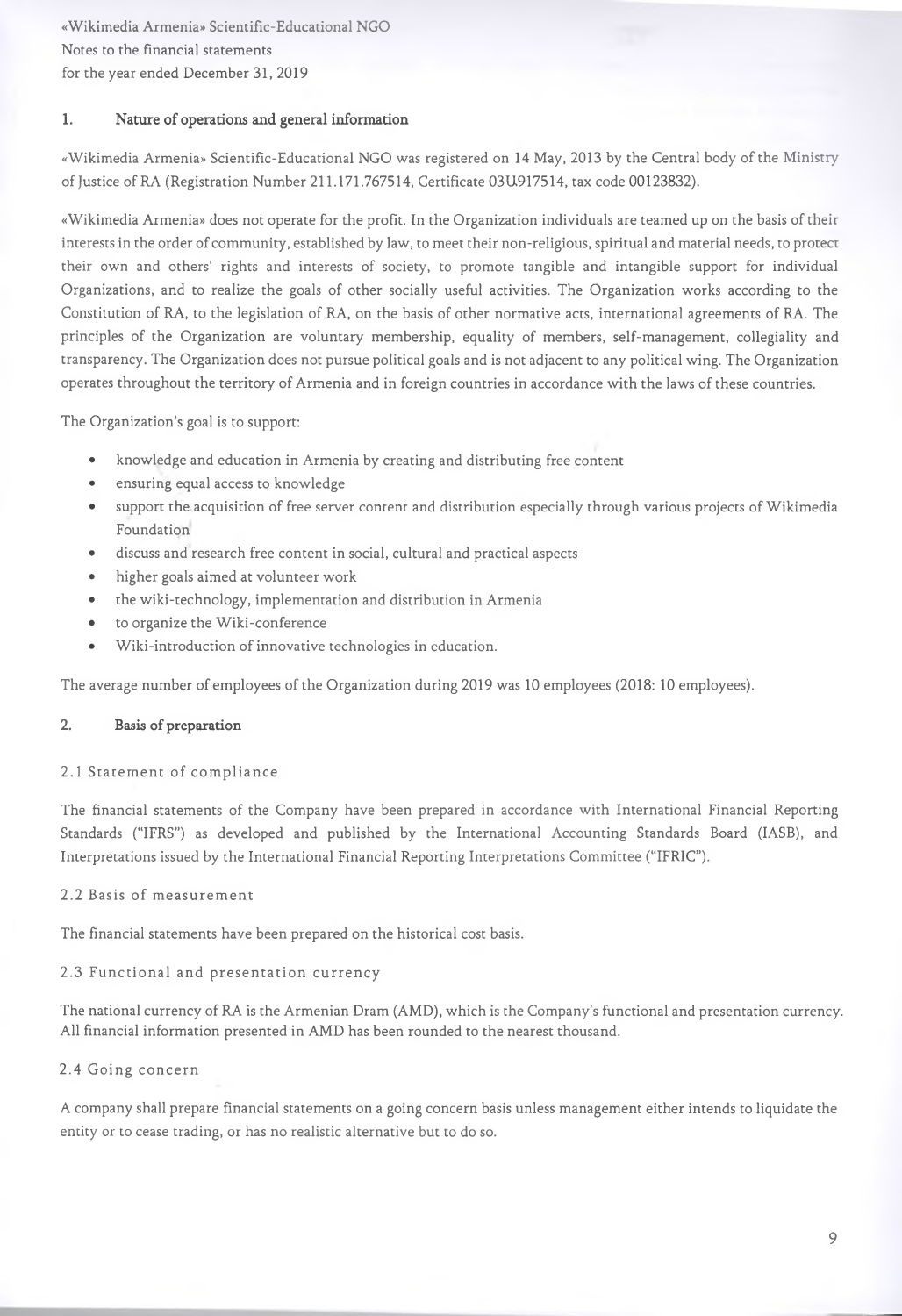#### 2.5 Use of estimates and judgment

The preparation of financial statements in conformity with IFRS requires management to make critical accounting estimates and assumptions that affect the reported amounts of assets and liabilities at the date of the financial statements and the reported amounts of revenues and expenses during the reporting period. Although these estimates are based on the best knowledge of management on current events and actions, the actual results may differ from those estimates.

#### 2.6 Reclassificaton

The comparative amounts have been adjusted where nesessary in order to ensure the comparability with the presentation changes of current year.

### 2.7 Adoption of new and revised standards

During current year the Company has adopted all new and revised standards and interpretations applicable to its operations and effective for annual periods beginning on or after 1 January 2019, which have been published by the International Accounting Standards Board (IASB) and IASB Interpretation Committee.

The nature and effect of these changes as a result of the adoption of these new standards are described below.

New and revised standards and interpretations that are effective for annual periods beginning on or after 1 January 2019 *IFRS 16 Leases*

, *{*

IFRS 16 presents new requirements and amendments to the accounting of leases. IFRS 16 will require lessees to account for leases "on-balance sheet" by recognizing a "right-of-use" asset and a lease liability.

# IFRS 16 also:

• changes the definition of a lease;

- sets requirements on how to account for the asset and liability, including complexities such as non-lease elements, variable lease payments and option periods;
- provides exemptions for short-term leases and leases of low value assets;
- changes the accounting for sale and leaseback arrangements;
- largely retains IAS 17's approach to lessor accounting;
- introduces new disclosure requirements.

IFRS 16 is effective for annual periods beginning on or after 1 January 2019. Early application is permitted.

#### *IFRIC 23 Uncertainty over Income Tax Treatment*

IFRIC 23 provides guidance on how to reflect the effects of uncertainty in accounting for income taxes under IAS 12, in particular

- (i) whether uncertain tax treatments should be considered separately,
- (ii) assumptions for taxation authorities' examinations,

(iii) determination of taxable profit (tax loss), tax bases, unused tax losses, unused tax credits, and tax rates, and

(iv) effect of changes in facts and circumstances.

IFRIC 23 is effective for annual reporting periods beginning on or after 1 January 2019. Earlier application is permitted.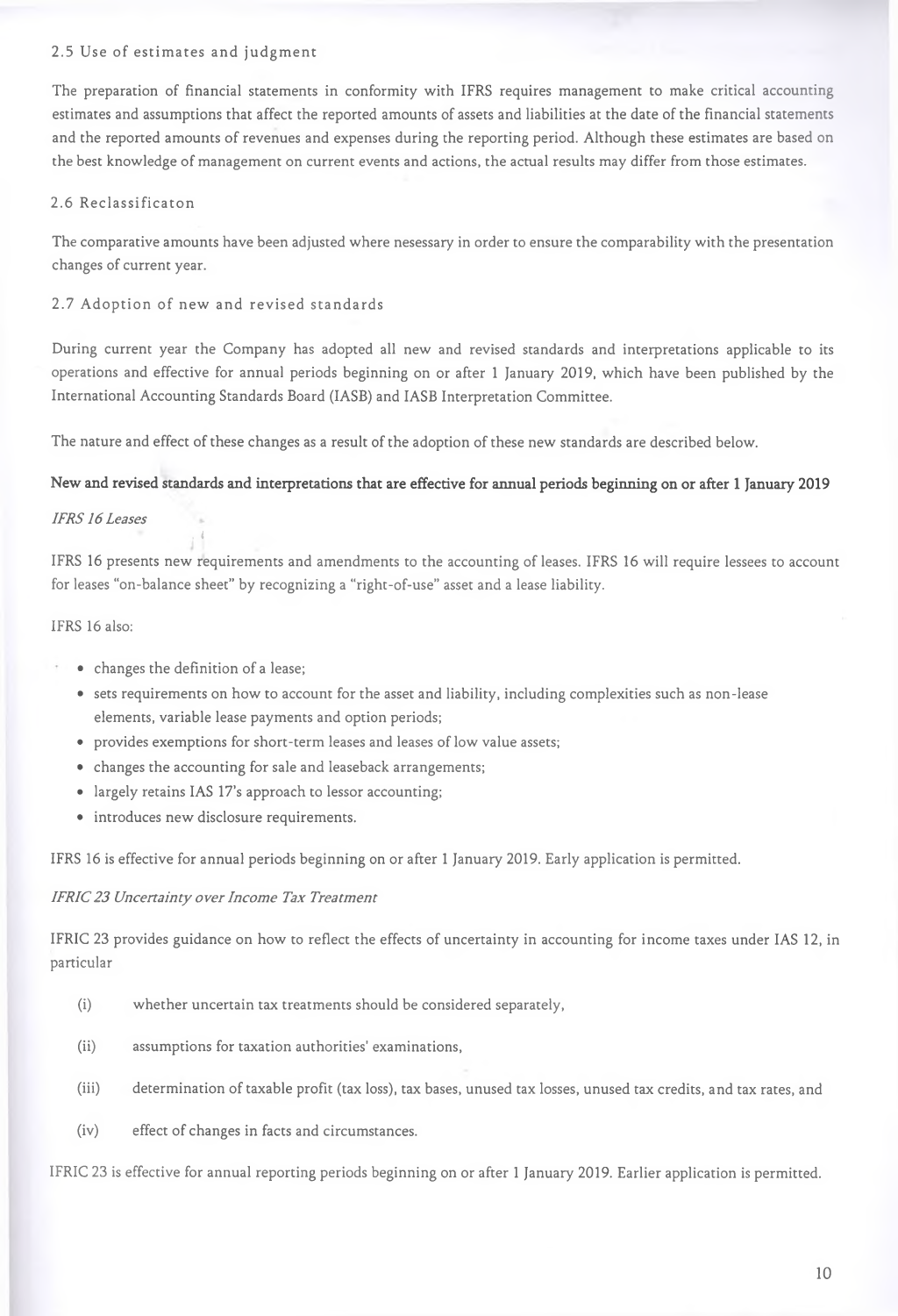Standards, amendments and interpretations to existing standards that are not yet effective and have not been adopted early by the Organization

#### **Amendments to IFRS 3: Definition of a Business**

In October 2018, the IASB issued amendments to the definition of a business in IFRS 3 Business Combinations to help entities determine whether an acquired set of activities and assets is a business or not. They clarify the minimum requirements for a business, remove the assessment of whether market participants are capable of replacing any missing elements, add guidance to help entities assess whether an acquired process is substantive, narrow the definitions of a business and of outputs, and introduce an optional fair value concentration test. Since the amendments apply prospectively to transactions or other events that occur on or after the date of first application, the Company will not be affected by these amendments on the date of transition.

#### Amendments to IAS 1 and IAS 8: Definition of Material

In October 2018, the IASB issued amendments to IAS 1 Presentation of Financial Statements and IAS 8 Accounting Policies, Changes in Accounting Estimates and Errors to align the definition of 'material' across the standards and to clarify certain aspects of the definition. The new definition states that, "Information is material if omitting, misstating or obscuring it could reasonably be expected to influence decisions that the primary users of general-purpose financial statements make on the basis of those financial statements, which provide financial information about a specific reporting entity." The amendments to the definition of material is not expected to have a significant impact on the Company's financial statements.

# *Annual Improvements 2015-2017*

The Annual Improvements 2015-2017 made several minor amendments to a number of IFRSs. The amendments relevant to the Organization are summarized below:

# *IA S23 Borrowing Costs: Borrowing costs eligible for capitalization*

IAS 23.14 specifies how to determine the amount of borrowing costs eligible for capitalization when an entity borrows funds generally and uses them to obtain a qualifying asset.

IAS 23 requires an entity, when determining the funds that it borrows generally, to exclude "borrowings made specifically for the purpose of obtaining a qualifying asset". The IASB observed that an entity might misinterpret those words to mean that funds borrowed generally would exclude funds outstanding that were originally borrowed specifically to obtain a qualifying asset that is now ready for its intended use or sale. The amendments therefore clarify that when a qualifying asset is ready for its intended use or sale, an entity treats any outstanding borrowing made specifically to obtain that qualifying asset as part of the funds that it has borrowed generally. The amendments are to be applied prospectively (i.e. only to borrowing costs incurred on or after the beginning of the annual reporting period in which the amendments are first applied) as the costs of gathering the information required to capitalize borrowing costs retrospectively may exceed the potential benefits.

IAS 23 is effective for annual reporting periods beginning on or after 1 January 2019. Earlier application is permitted.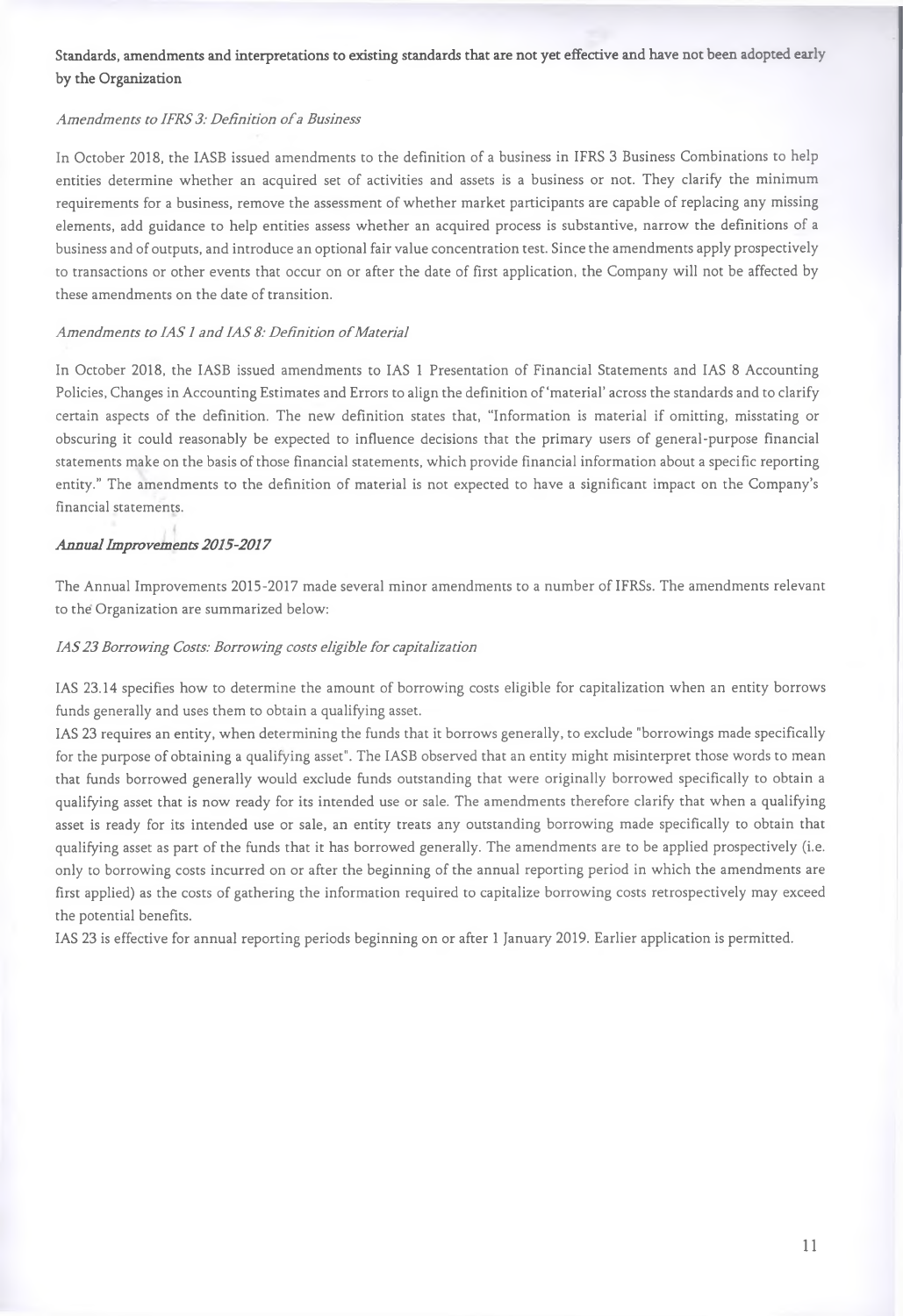#### 3. Significant accounting policies

#### 3.1 Property, plant and equipment

#### *Property, plant and equipment stated at cost*

Property, plant and equipment such as buildings and constructions, computer equipment, machinery and equipment, furniture and fittings are stated at cost less accumulated depreciation and any accumulated impairment losses. Cost comprises purchase price including import duties and non-refundable purchase taxes and other directly attributable costs. When an item of property, plant and equipment comprises major components having different useful lives, they are accounted for as separate items of property, plant and equipment.

Properties in the course of construction for production, rental or administrative purposes, or for purposes not yet determined, are carried at cost, less any recognized impairment loss. Cost includes directly attributable expenditures, site preparation, installation and assembly costs, professional fees and for qualifying assets, borrowing costs capitalized in accordance with the Company's accounting policy. Buildings that are leasehold property are also included in property, plant and equipment if they are held under a finance lease. Such assets are depreciated over their expected useful lives (determined by reference to comparable owned assets) or over the term of the lease, if shorter.

The gain or loss arising on the disposal or retirement of an item of property, plant and equipment is determined as the difference between the sales proceeds and the carrying amount of the asset and is recognized in profit or loss.

Expenditure to replace a component of an item of property, plant and equipment that is accounted for separately is capitalized with the carrying amount of the component being written off. Other subsequent expenditure is capitalized if future economic benefits will arise from the expenditure. All other expenditure, including repair and maintenance, is recognized in the statement of comprehensive income as incurred.

Depreciation is charged to the statement of comprehensive income on a straight-line basis over the estimated useful lives of the individual assets. Depreciation commences when assets are available for use. The estimated useful lives are as follows:

| Buildings and constructions   | $-20$ years    |
|-------------------------------|----------------|
| Machinery and equipment       | $-5-8$ years   |
| Computer equipment            | $-1$ years     |
| <b>Furniture and fixtures</b> | $-5 - 8$ years |

### 3.2 Intangible assets

Intangible assets, which are acquired by the Organization and which have finite useful lives, are stated at cost less accumulated amortization and impairment losses.

Amortization is charged to comprehensive income or is added to the cost of other asset on a straight line basis over the estimated useful lives of the intangible assets.

Estimated useful lives of the intangible assets are presented below.

Computer software - 10 years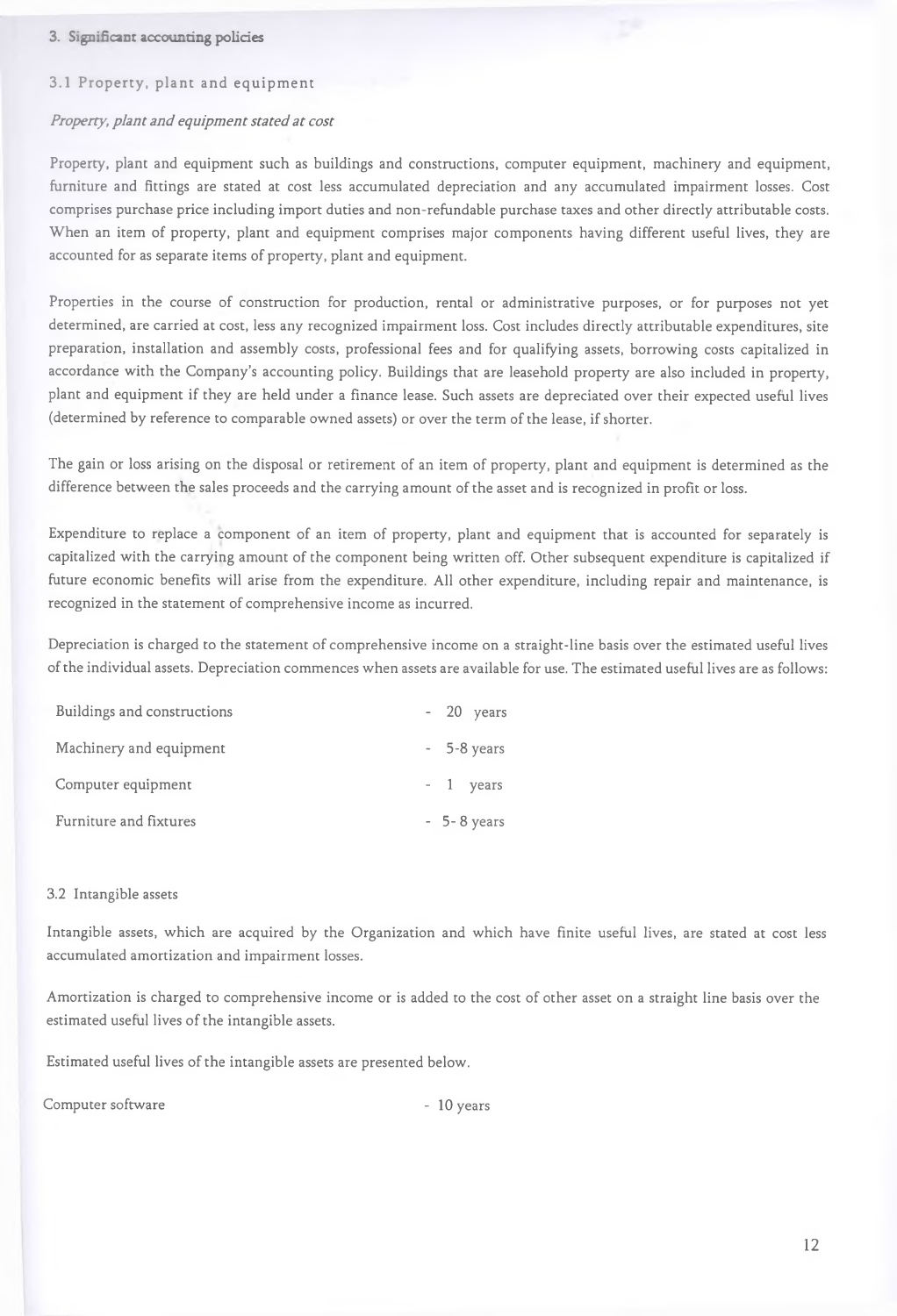# 3.3 Cash and cash equivalents

Cash and cash equivalents comprise cash at banks and on hand and cash-in-transit.

For the purpose of the statement of cash flows, cash and cash equivalents are short-term, highly liquid investments that are readily convertible to a known amount of cash, and that are subject to an insignificant risk of changes in value. Cash and cash equivalents are held for the purpose of meeting short-term cash commitments rather than for investment or other purposes. The Company classifies investments as cash and cash equivalents if that are readily convertible to a known amount of cash, and that are subject to an insignificant risk of changes in value.

#### 3.4 Financial instruments

### *Recognition and derecognition*

Financial assets and financial liabilities are recognized when the Organization becomes a part to the contractual provisions of the financial instrument.

Financial assets are derecognized when the contractual rights to the cash flows from the financial asset expire, or when the financial asset and all substantial risks and rewards are transferred.

Financial liabilities are derecognized when they are extinguished, discharged, cancelled or expire.

# *Classification and in itial m easurem ent o f financial assets*

Except for those trade receivables that do not contain a significant financing component and are measured at the transaction price in accordance with IFRS 15, all financial assets are initially measured at fair value adjusted for transaction costs (where applicable).

Financial assets, other than those designated and effective as hedging instruments, are classified into the following categories:

- amortized cost
- fair value through profit or loss (FVTPL)
- fair value through other comprehensive income (FVOCI).

In the periods presented the Organization does not have any financial assets categorized as FVOCI. The classification is determined by both:

- the Organization's business model for managing the financial asset
- the contractual cash flow characteristics of the financial asset.

All income and expenses relating to financial assets that are recognized in comprehensive income are presented within finance costs, finance income or other financial items, except for impairment of trade receivables which is presented within other expenses. A summary of the Organization's financial assets by category is given in note 16.

#### **Subsequent measurement of financial assets**

#### *Financial assets at am ortised cost*

A financial asset can only be measured at amortised cost if both of the following are satisfied:

- Business model: the objective of the business model is to hold the financial asset for the collection of the contractual cash flows
- Contractual cash flows: the contractual cash flows under the instrument relate solely to payments of principal and interest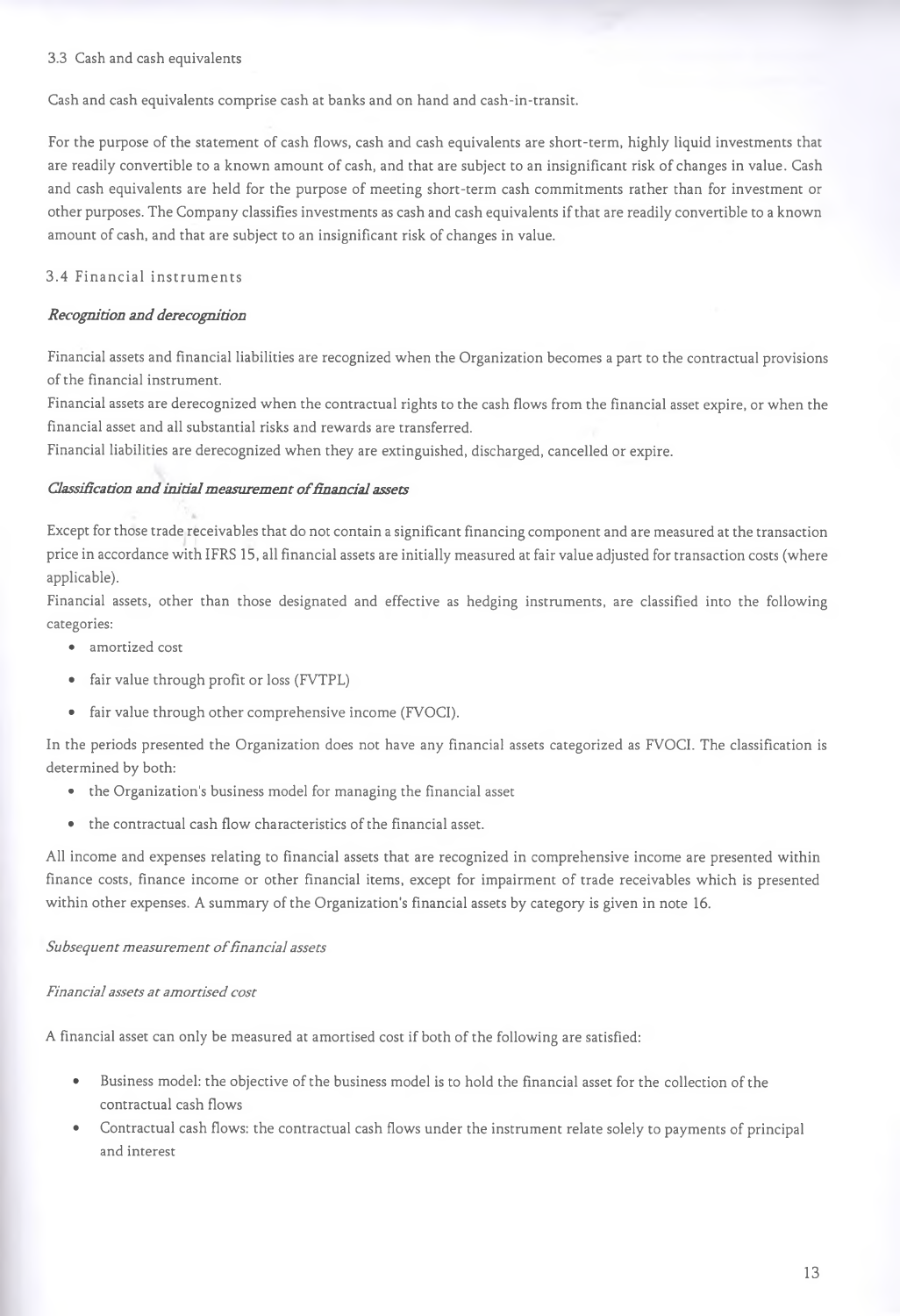Financial assets at amortised cost are subsequently measured using the effective interest rate (EIR) method. In cases where the effect of the discount is immaterial, the discount does not apply. This category of financial instruments comprises the Company's cash and cash equivalents, trade receivables and most other receivables.

# **Impairment of financial instruments**

The Company recognises a loss allowance for expected credit losses on investments in debt instruments that are measured at amortised cost or at FVTOCI, lease receivables, trade receivables and contract assets, as well as on financial guarantee contracts. The amount of "Expected credit losses" (ECL) is updated at each reporting date to reflect changes in credit risk since initial recognition of the respective financial instrument.

The Company always recognises lifetime ECL for trade receivables, contract assets and lease receivables. The expected credit losses on these financial assets are estimated using a provision matrix based on the Company's historical credit loss experience, adjusted for factors that are specific to the debtors, general economic conditions and an assessment of both the current as well as the forecast direction of conditions at the reporting date, including time value of money where appropriate.

For all other financial instruments, the Company recognises lifetime ECL when there has been a significant increase in credit risk since initial recognition. However, if the credit risk on the financial instrument has not increased significantly since initial recognition, the Company measures the loss allowance for that financial instrument at an amount equal to 12 -month ECL.

Lifetime ECL represents the expected credit losses that will result from all possible default events over the expected life of a financial instrument. In contrast, 12-month ECL represents the portion of lifetime ECL that is expected to result from default events on a financial instrument that are possible within 12 months after the reporting date.

# *Trade and other receivables*

The Organization makes use of a simplified approach in accounting for trade and other receivables as well as contract assets and records the loss allowance as lifetime expected credit losses. These are the expected shortfalls in contractual cash flows, considering the potential for default at any point during the life of the financial instrument. In calculating, the Organization uses its historical experience, external indicators and forward-looking information to calculate the expected credit losses using a provision matrix.

### *Classification and m easurem ent o f financial liabilities*

As the accounting for financial liabilities remains largely the same under IFRS 9 compared to IAS 39, the Group's financial liabilities were not impacted by the adoption of IFRS 9. However, for completeness, the accounting policy is disclosed below.

The Organization's financial liabilities include loans and borrowings, trade and other payables and finance lease liabilities. A summary of the Group's financial liabilities by category is given in note 16.

# *Loans and borrowings*

Loans and borrowings are recognized initially at fair value, net of issuance costs associated with the borrowing. The

difference between fair value and nominal value is recognized in comprehensive income, except when the borrowing was received from the owners. In this instance the difference between fair value and nominal value is recognized in equity as additional capital. Subsequent to initial recognition, loans and borrowings are stated at amortized cost with any difference between cost and redemption value recognized in comprehensive income over the period of the borrowings on an effective interest basis. Interest and other costs incurred in connection with borrowings are expensed as incurred as part of finance expenses, except for the borrowing costs that are directly attributable to the acquisition, construction or production of a qualifying asset, which are capitalized as part of that asset.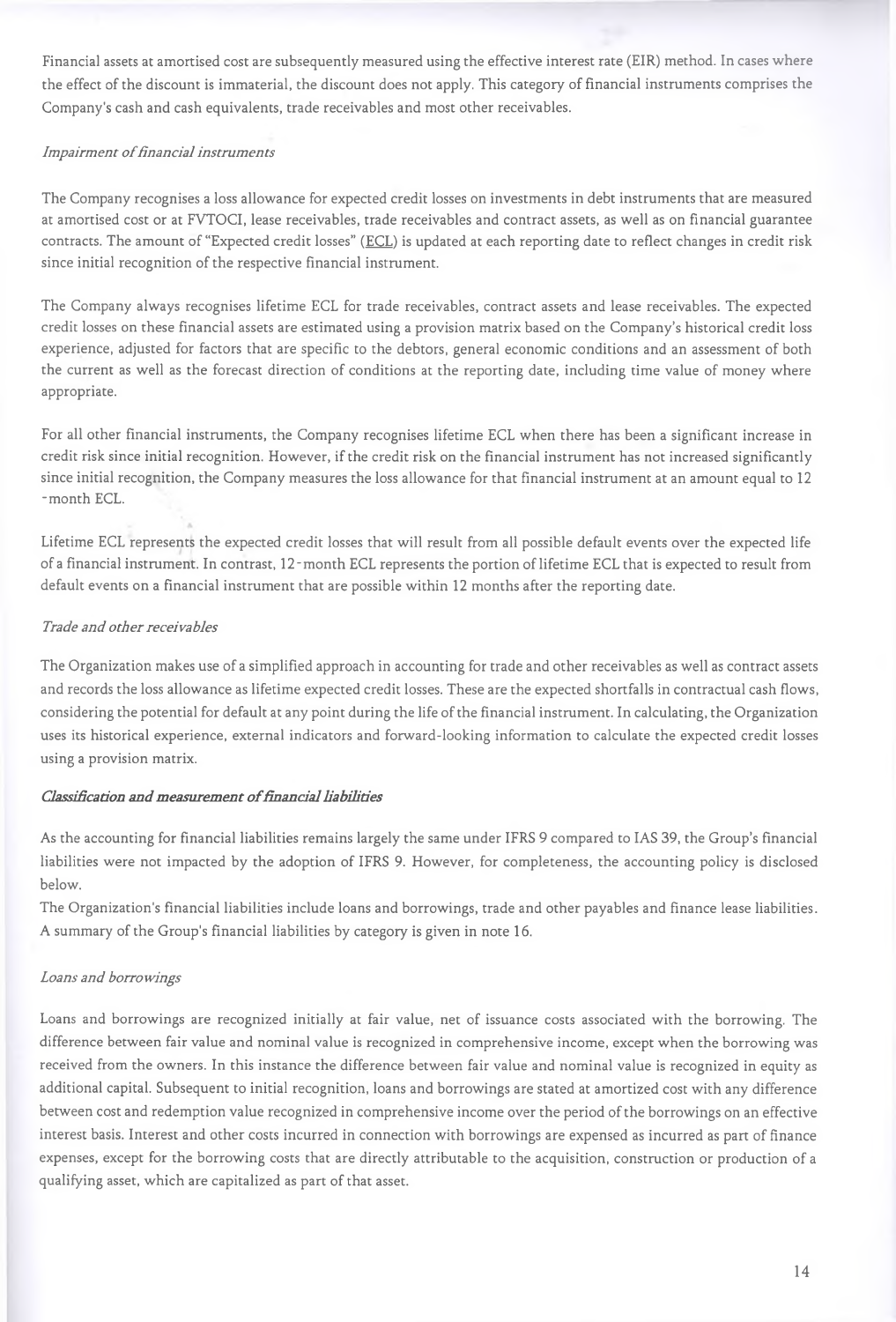#### *Trade and other payables*

Trade and other payables are stated at fair value and subsequently stated at amortized cost.

# 3.5 Foreign currency transactions

In preparing the financial statements, transactions in currencies other than the functional currency are recorded at the rates of exchange defined by the Central Bank of Armenia prevailing on the dates of the transactions. At each reporting date, monetary items denominated in foreign currencies are retranslated at the rates defined by the Central Bank of Armenia prevailing on the reporting date.

Non-monetary items carried at fair value that are denominated in foreign currencies are retranslated at the rates prevailing on the date when the fair value was determined.

Gains and losses resulting from the translation of trading assets are recognised in the statement of income in net trading income.

| Foreign currency | 31.12.2019 | 31.12.2018 |
|------------------|------------|------------|
| 1 EUR            | 537.26 AMD | 553.65 AMD |
| 1 USD            | 7.77 AMD   | 6.97 AMD   |
| 1 RUB            | 479.70 AMD | 483.75 AMD |

#### 3.6 Profit taxes

Current tax is the expected tax payable on the taxable income for the year, using tax rates enacted or substantially enacted at the reporting date, and any adjustment to tax payable in respect of previous years.

Deferred tax assets and liabilities are calculated in respect of temporary differences using the liability method. Deferred income taxes are provided for all temporary differences arising between the tax bases of assets and liabilities and their carrying values for financial reporting purposes, except where the deferred income tax arises from the initial recognition of goodwill or of an asset or liability in a transaction that is not a business combination and, at the time of the transaction, affects neither the accounting profit nor taxable profit or loss. A deferred tax asset is recorded only to the extent that it is probable that taxable profit will be available against which the deductible temporary differences can be utilized.

The carrying amount of a deferred tax asset shall be reviewed at the end of each reporting period. An entity shall reduce the carrying amount of a deferred tax asset to the extent that it is no longer probable that sufficient taxable profit will be available to allow the benefit of part or all of that deferred tax asset to be utilised.

Deferred tax assets and liabilities are measured at tax rates that are expected to apply to the period when the asset is realized or the liability is settled, based on tax rates that have been enacted or substantively enacted at the balance sheet date.

Deferred income tax is provided on temporary differences arising on investments in subsidiaries, associates and joint ventures, except where the timing of the reversal of the temporary difference can be controlled and it is probable that the temporary difference will not reverse in the foreseeable future.

An entity offsets current tax assets and current tax liabilities if, and only if, the company:

- has a legally enforceable right to set off the recognised amounts; and
- 

• intends either to settle on a net basis, or to realise the asset and settle the liability simultaneously.

#### 3.7 Provisions

A provision shall be recognised when the Company has a present obligation (legal or constructive) as a result of a past event and it is probable that an outflow of resources embodying economic benefits will be required to settle the obligation.

Where the effect of the time value of money is material, the amount of a provision shall be the present (discounted) value of the expenditures expected to be required to settle the obligation.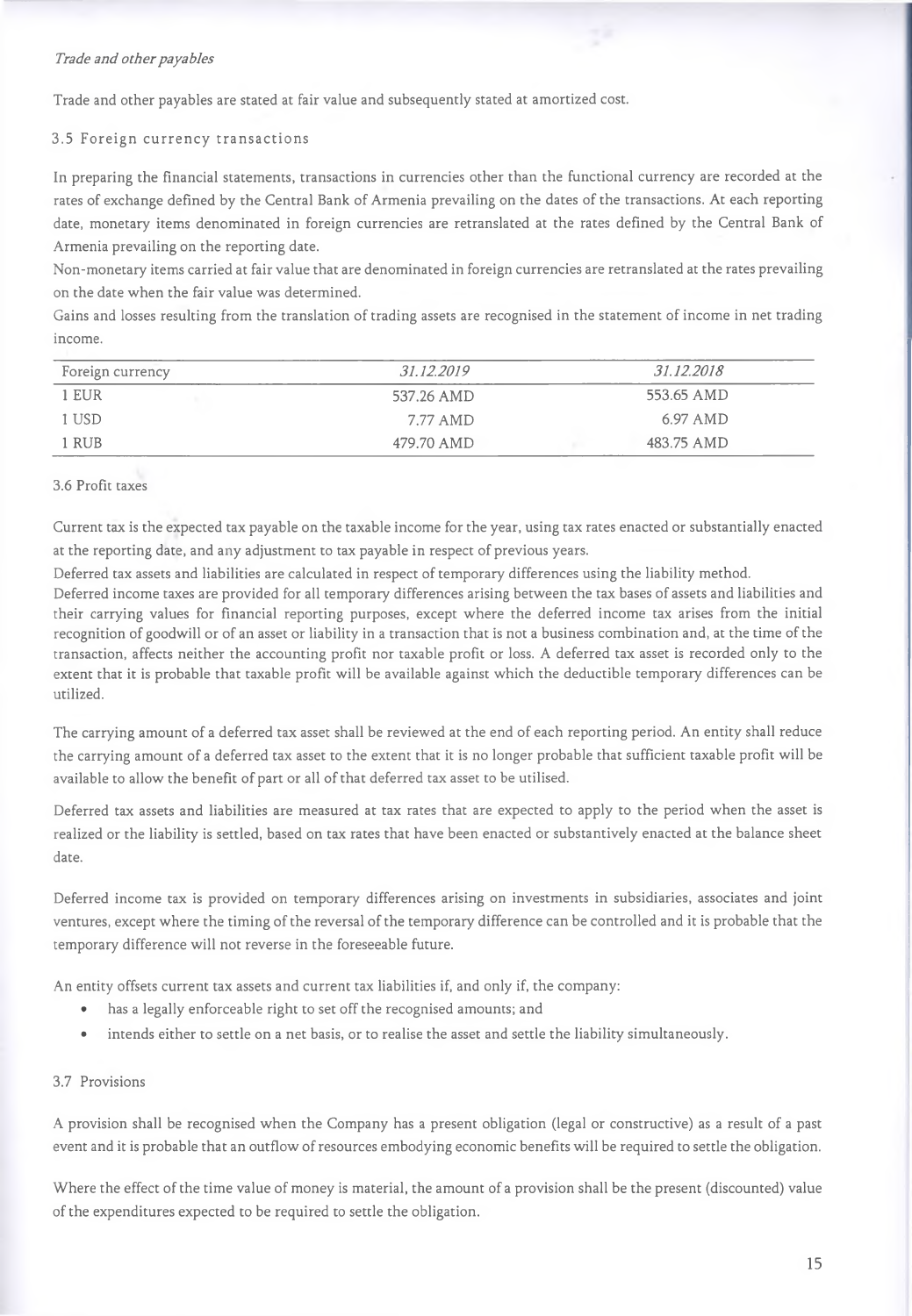#### 3.8 Employee Benefits

When an employee has rendered service to the company during an accounting period, the company recognises the undiscounted amount of short-term employee benefits expected to be paid in exchange for that service:

- a. in the case of accumulating compensated absences, when the employees render service that increases their entitlement to future compensated absences; and
- b. in the case of non-accumulating compensated absences, when the absences occur.
- 3.9 Revenue from Contracts with Customers
- as a liability (accrued expense), after deducting any amount already paid. If the amount already paid exceeds the undiscounted amount of the benefits, the company shall recognise that excess as an asset (prepaid expense) to the extent that the prepayment will lead to, for example, a reduction in future payments or a cash refund; and
- as an expense, unless another Standard requires or permits the inclusion of the benefits in the cost of an asset (see, for example, IAS 2 Inventories and IAS 16 Property, Plant and Equipment).

The company recognises the expected cost of short-term employee benefits in the form of compensated absences as follows:

This standard has been put into discussion in 2008 for the first time. The final version has been issued on May 2014.

IFRS 15 Revenue from Contracts with Customers when effective must replace the guidance and interpretations to the

following standards IAS 18 Revenue and IAS 11 Construction contracts.

The essential principle of the IFRS 15 Revenue from Contracts with Customers is that the entity must recognize revenue to depict the transfer of goods or services to customers specified in contract in an amount that reflects the consideration to which the entity expects to be entitled or collect in exchange for those goods or services.

The new standard provides a single, principles based five-step model to be applied to all contracts with customers. Effective for annual periods beginning on or after 1 January 2017 with early application permitted.

The principles in IFRS 15 will be applied using a five-step model:

Step 1. Identify the contract(s) with a customer,

Step 2. Identify the performance obligations in the contract,

Step 3. Determine the transaction price,

Step 4. Allocate the transaction price to the performance obligations in the contract,

Step 5. Recognise revenue when (or as) the entity satisfies a performance obligation.

# 3.10. Grants

Grants are not recognized until there is reasonable assurance that the Company will comply with the conditions attaching to them and the grants will be received. Grants whose primary condition is that the Company should purchase, construct or otherwise acquire non-current assets are recognized as deferred income in the consolidated statement of financial position and transferred to the result of year on a systematic basis over the useful lives of the related assets.

Other grants are recognized as income over the periods necessary to match them with the cost for which they are intended to compensate, on a systematic basis. Grants that are receivable as compensation for expenses or losses already incurred or for the purpose of giving immediate financial support to the Company with no future related costs are recognized as income in the period in which they become receivable.

Donations received as financial aid are recognized in the period in which the Company receives it.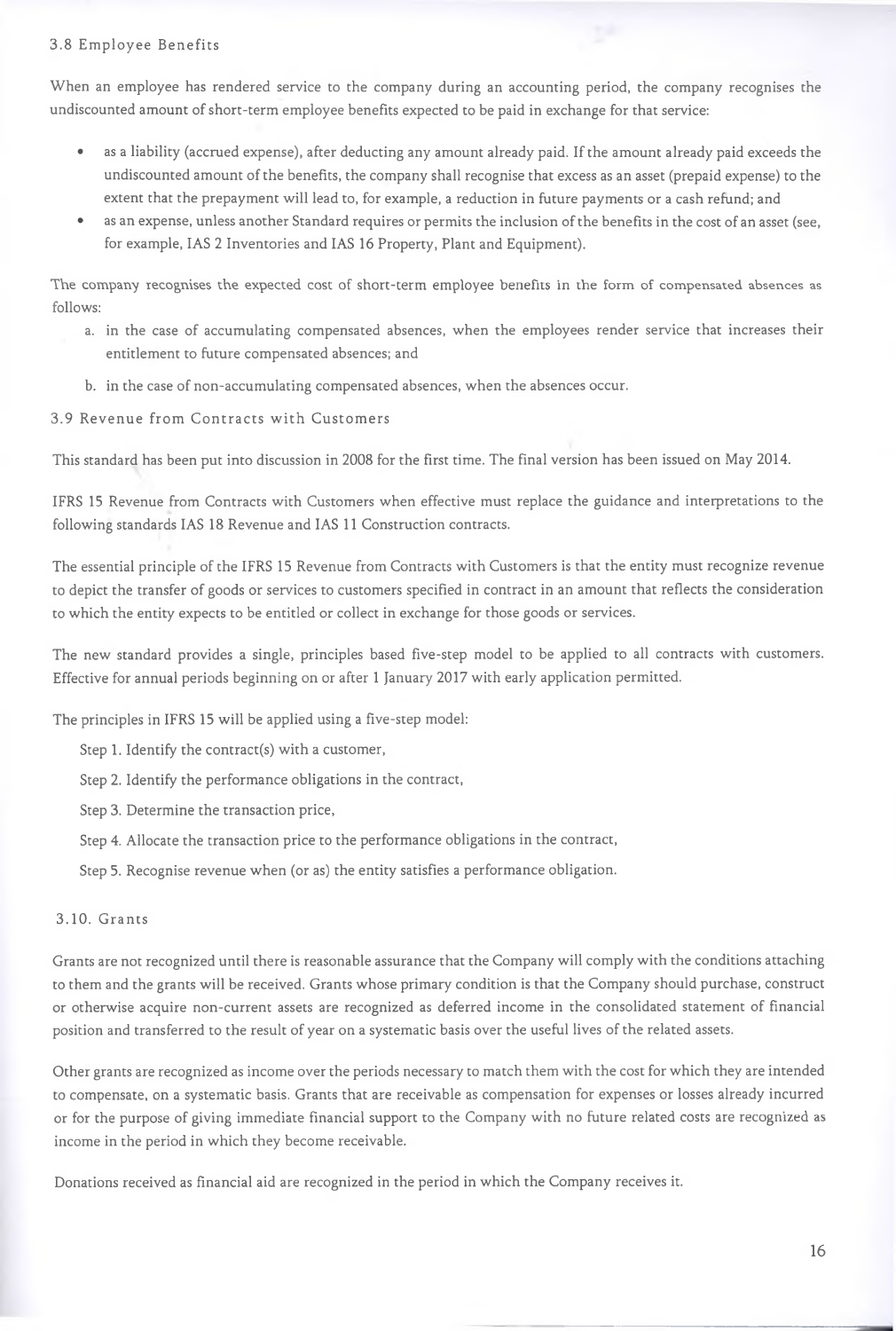# 4 Property, plant and equipment

| In thousand drams           | Leashold<br>improvement | Computer<br>equipment | Machinery<br>and<br>equipment | Furniture<br>and fittings | Total  |
|-----------------------------|-------------------------|-----------------------|-------------------------------|---------------------------|--------|
| Cost                        |                         |                       |                               |                           |        |
| As of 1 January 2018        | 5,713                   | 10,143                | 2,000                         | 4,032                     | 21,888 |
| <b>Additions</b>            |                         | 7,225                 | 251                           | 3,484                     | 10,960 |
| As of 31 December 2018      | 5,713                   | 17,368                | 2,251                         | 7,516                     | 32,848 |
| Additions                   |                         | 4,149                 |                               | 1,726                     | 5,875  |
| As of 31 December 2019      | 5,713                   | 21,517                | 2,251                         | 9,242                     | 38,723 |
| Accumulated<br>depreciation |                         |                       |                               |                           |        |
| As of 1 January 2018        | $\overline{2}$          | 9,649                 | 137                           | 31                        | 9,819  |
| Charge for the year         | 286                     | 4,859                 | 274                           | 794                       | 6,213  |
| As of 31 December 2018      | 288                     | 14,508                | 411                           | 825                       | 16,032 |
| Charge for the year         | 286                     | 3,002                 | 274                           | 1,022                     | 4,584  |
| As of 31 December 2019      | 574                     | 17,510                | 685                           | 1,847                     | 20,616 |
| Carrying amount             |                         |                       |                               |                           |        |
| As of 31 December 2018      | 5,425                   | 2,860                 | 1,840                         | 6,691                     | 16,816 |
| As of 31 December 2019      | 5,139                   | 4,007                 | 1,566                         | 7,395                     | 18,107 |

None of the Company's property and equipment have been pledged as a security as of the reporting date. Property, plant and equipment with a cost of drams 17,367 thousand are accounted for at zero carrying amount as of December 31, 2019 (December 31, 2018: drams 10,143 thousand).

Depreciation expense has been charged to grant expenditures.

# 5 Trade and other receivables

| in thousand drams                 | As of        | As of        |
|-----------------------------------|--------------|--------------|
|                                   | December 31, | December 31, |
|                                   | 2019         | 2018         |
| Receivables from grants           | 1,921        |              |
| Receivables from the State budget |              | 25           |
| Advances for services             | 1,164        | 274          |
| Advances for goods                | 4            |              |
| Total                             | 3,089        | 299          |
| 6<br>Cash and cash equivalents    |              |              |
| In thousand drams                 | As of        | As of        |
|                                   | December 31, | December 31, |
|                                   | 2019         | 2018         |
| Cash on hand                      | $\equiv$     | 50           |
| Current bank accounts             | 17,600       | 41,884       |
| Total                             | 17,600       | 41,934       |
|                                   |              |              |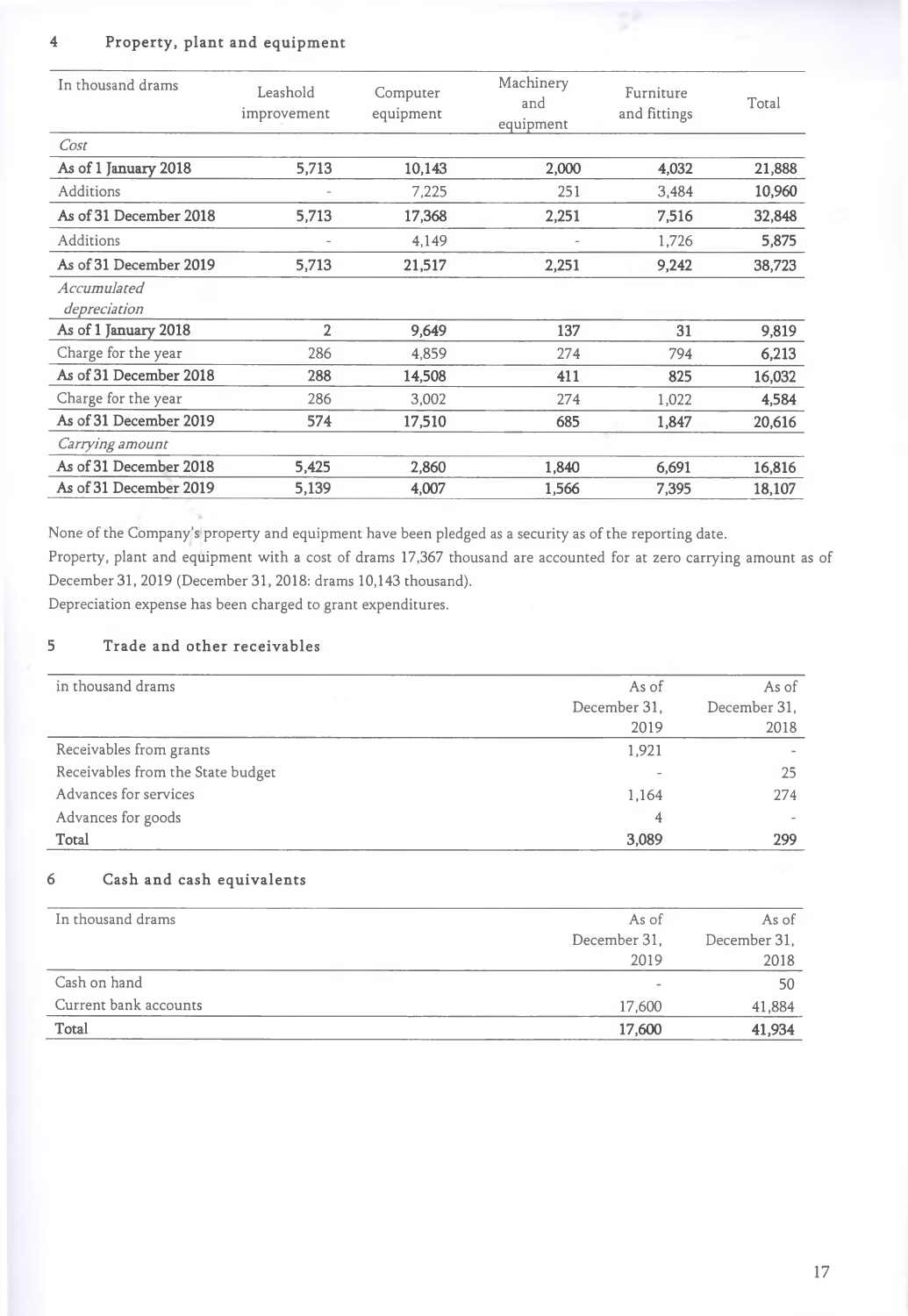7 Grants

| In thousand drams                | As of        | As of        |
|----------------------------------|--------------|--------------|
|                                  | December 31, | December 31, |
|                                  | 2019         | 2018         |
| Grants related to assets         |              |              |
| Balance at the beginning of year | 17,001       | 12,276       |
| <b>Additions</b>                 | 5,875        | 10,960       |
| Recognised as income             | (4,606)      | (6,235)      |
| Balance at the end of year       | 18,270       | 17,001       |
| Grants related to income         |              |              |
| Balance at the beginning of year | 39,113       | 34,239       |
| Additions                        | 129,550      | 162,170      |
| Grant funds returned             | (778)        |              |
| Movement of grants receivable    | 1,921        | (3,701)      |
| Recognised as income             | (154, 369)   | (153, 595)   |
| Balance at the end of year       | 15,437       | 39,113       |

Grants were received from defferent companies for statutory purposes. There are not any unfulfilled conditions in respect of grants.

# 8 Trade and other payables

| In thousand drams                  | As of        | As of        |
|------------------------------------|--------------|--------------|
|                                    | December 31, | December 31, |
|                                    | 2019         | 2018         |
| Trade payables                     | 564          | 352          |
| Payables for the unused paid leave | 1,355        | 2,346        |
| Payables on the budget             | 32           |              |
| Total                              | 1,951        | 2,698        |

#### 9 Revenue from services

Within the framework of Yerevan's 2800th anniversary events in 2018, the Company has organized "Wiki loves Yerevan" events, which was a one-off event. No such services were provided during 2019.

# 10 Income from grants

| In thousand drams        | Year ended  | Year ended  |
|--------------------------|-------------|-------------|
|                          | 31 December | 31 December |
|                          | 2019        | 2018        |
| Grants related to income | 154,369     | 153,595     |
| Grants related to assets | 4,606       | 6,234       |
| Total                    | 158,975     | 159,829     |

# 11 Donations received

Donations received are received funds from individuals and legal entities to ensure the Company's main activities and

statutory goals.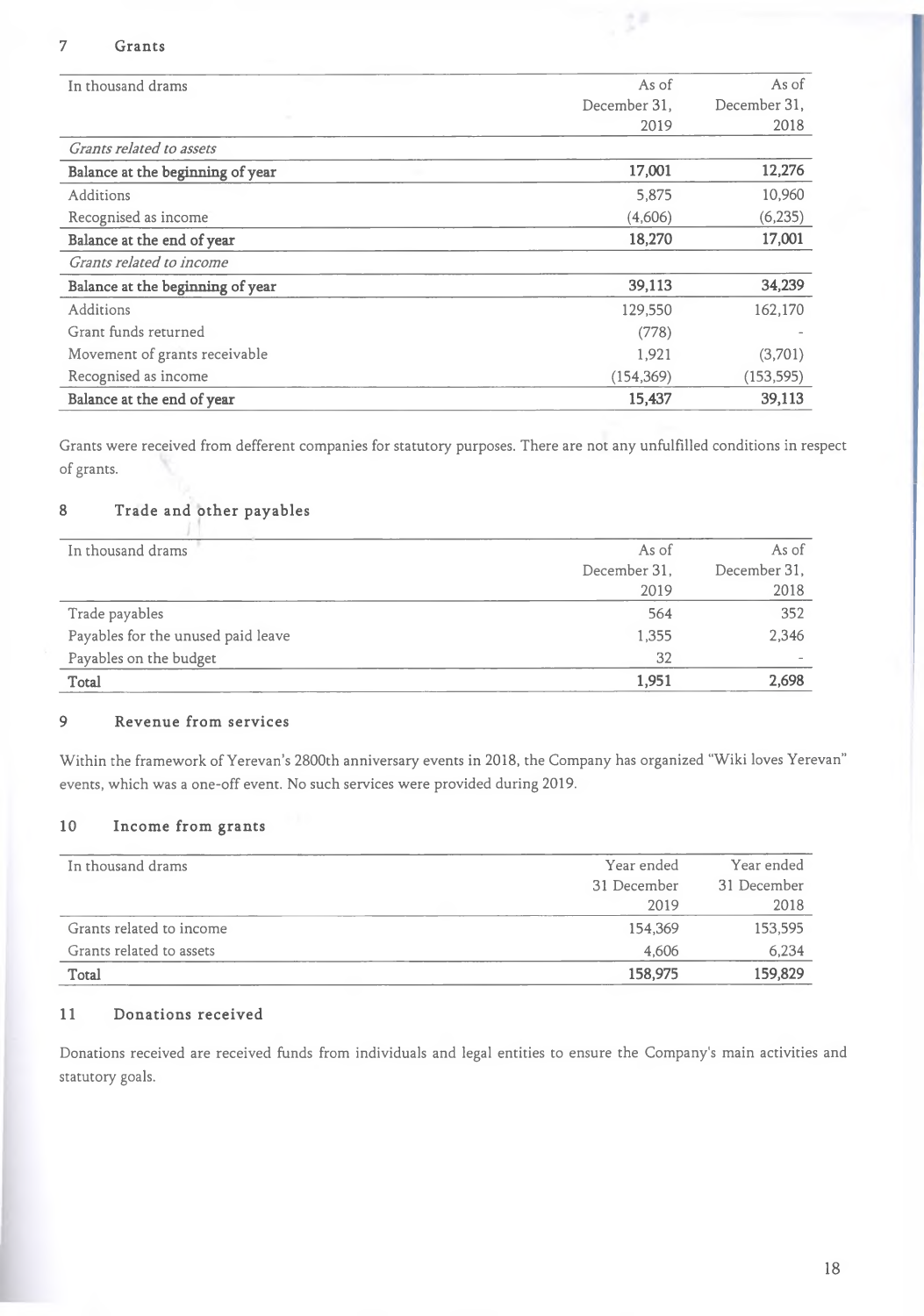#### 12 Grant expenses

| In thousand drams                           | Year ended  | Year ended  |
|---------------------------------------------|-------------|-------------|
|                                             | 31 December | 31 December |
|                                             | 2019        | 2018        |
| Employee benefit expenses                   | 65,621      | 59,950      |
| Depreciation and amortization               | 4,606       | 6,234       |
| Office expenses                             | 16,524      | 15,316      |
| Teacher training courses                    | 8,123       | 10,662      |
| Camping expenses                            | 42,779      | 35,248      |
| Workshop organization expenses              | 8,829       | 14,564      |
| Organizations of events                     | 5,942       | 4,266       |
| Conference participation expenses           | 8,599       | 8,900       |
| Western Armenian Wikipedia project expenses | 2,170       | 1,085       |
| Forum organizing expenses                   | 1,667       |             |
| Website preparation expenses                |             | 580         |
| Other expenses                              | 3,738       | 5,101       |
| Total                                       | 168,598     | 161,906     |

# 13 Foreign currency exchange gain / (loss), net

| In thousand drams                            | Year ended  | Year ended  |
|----------------------------------------------|-------------|-------------|
|                                              | 31 December | 31 December |
|                                              | 2019        | 2018        |
| Foreign currency exchange gain               |             |             |
| Cash and cash equivalents                    | 544         | 244         |
|                                              | 544         | 244         |
| Foreign currency exchange loss               |             |             |
| Cash and cash equivalents                    | (1, 484)    |             |
|                                              | (1,484)     |             |
| Foreign currency exchange gain / (loss), net | (940)       | 244         |

# 14 Operating lease

The company has no non-cancellable operating lease agreements.

# 15 Critical accounting estimates and judgments

Estimates and judgments are continually evaluated and are based on historical experience and other factors, including expectations of future events that are believed to be reasonable under the circumstances.

#### 15.1 Critical accounting estimates

The Company makes estimates and assumptions concerning the future. The resulting accounting estimates will, by definition, seldom equal the related actual results.

### 16 Financial instruments

#### 16.1 Significant accounting policies

Details of the significant accounting policies and methods adopted, including the criteria for recognition and the basis on which income and expenses are recognized, in respect of each class of financial asset, financial liability and equity instrument are disclosed in note 3.4.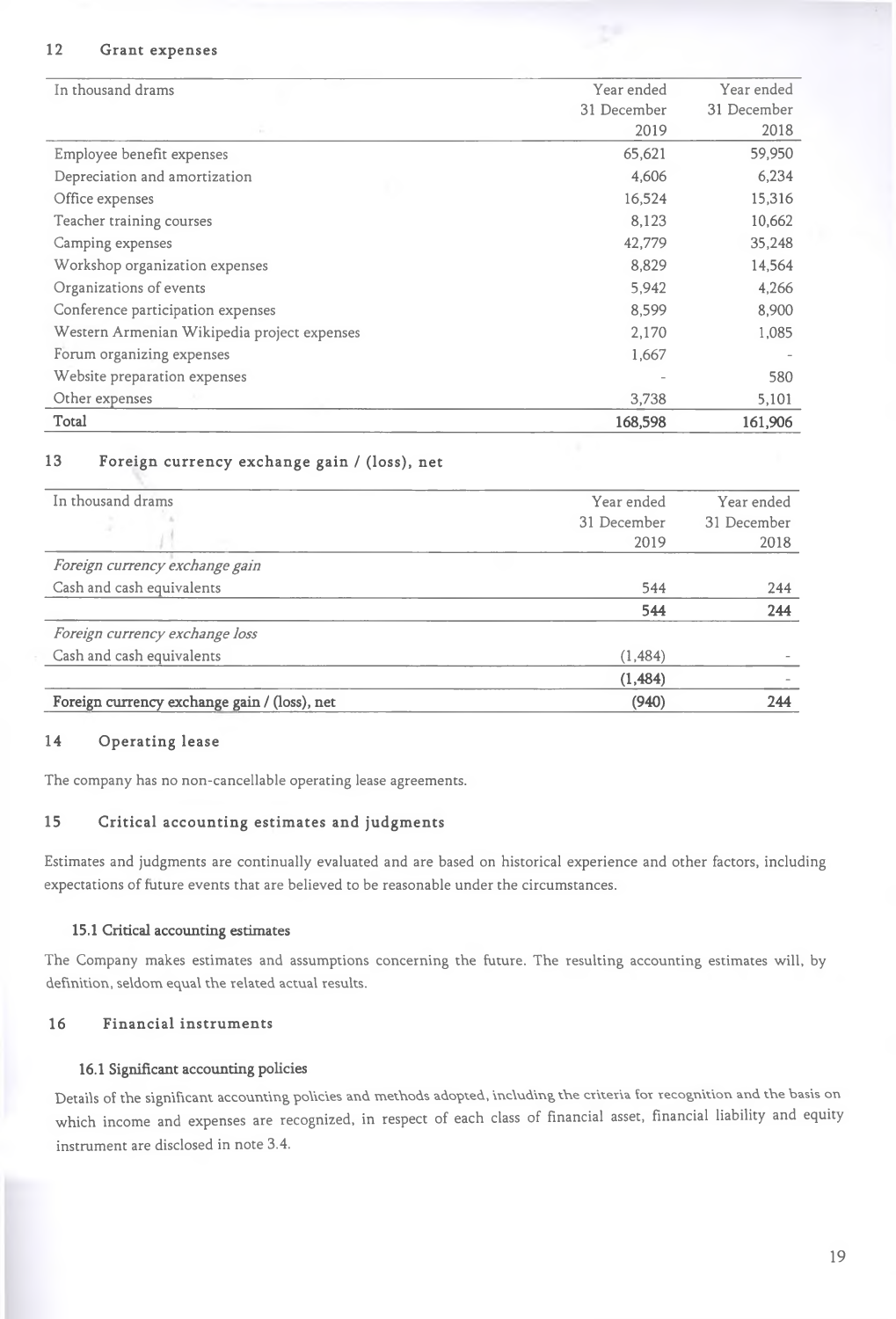#### 16.2 Categories of financial instruments

The carrying amounts of financial assets and financial liabilities in each category are as follows:

#### Financial assets

| In thousand drams                           | As of        | As of        |
|---------------------------------------------|--------------|--------------|
|                                             | December 31, | December 31, |
|                                             | 2019         | 2018         |
| Financial assets measured at amortised cost |              |              |
| Trade and other receivables                 | 1,921        | 25           |
| Cash and cash equivalents                   | 17,600       | 41,884       |
| Total                                       | 19,521       | 41,909       |

#### Financial liabilities

| In thousand drams                                | As of        | As of        |
|--------------------------------------------------|--------------|--------------|
|                                                  | December 31, | December 31, |
|                                                  | 2019         | 2018         |
| Financial liabilities measured at amortised cost |              |              |
| Trade and other payables                         | 596          | 352          |
| Total                                            | 596          | 352          |

# 17 Financial risk management

 $\alpha$ 

#### *Foreign currency risk*  $\checkmark$

The Company is exposed to various risks in relation to financial instruments. The main types of risks are market risk, credit risk and liquidity risk.

The most significant financial risks to which the Company is exposed are described below.

# *Financial risk factors*

# a) Market risk

Company is exposed to market risk through its use of financial instruments, which result from its operating activities.

The Company undertakes certain transactions denominated in foreign currencies. Hence, exposures to exchange rate fluctuations arise. Exposures to currency exchange rates arise from the Company's overseas purchases, which are primarily denominated in Euro.

Foreign currency denominated financial assets which expose the Company to currency risk at the reporting date are presented below:

| As of December 31, 2019   | US dollar | Euro | <b>RUB</b> |
|---------------------------|-----------|------|------------|
| Financial assets          |           |      |            |
| Cash and cash equivalents | 13,516    |      |            |
|                           | 13,516    |      |            |
| As of December 31, 2018   | US dollar | Euro | <b>RUB</b> |

|                           | 40,287 |  |
|---------------------------|--------|--|
| Cash and cash equivalents | 40,287 |  |
| Financial assets          |        |  |